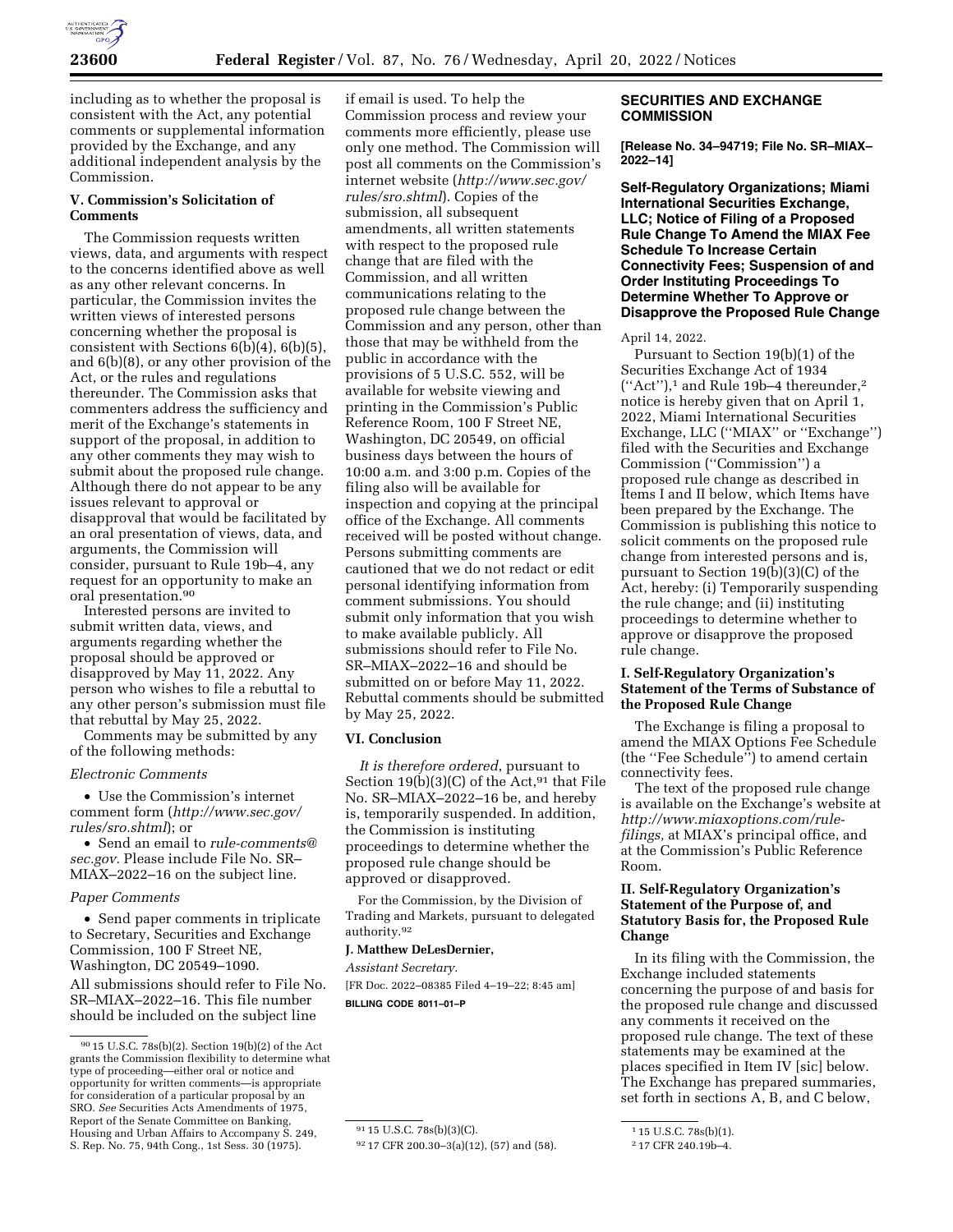of the most significant aspects of such statements.

*A. Self-Regulatory Organization's Statement of the Purpose of, and Statutory Basis for, the Proposed Rule Change* 

### 1. Purpose

The Exchange proposes to amend the Fee Schedule to increase the fees for Members 3 and non-Members to access the Exchange's System Networks 4 via a 10 gigabit (''Gb'') ultra-low latency

(''ULL'') fiber connection.5 Specifically, the Exchange proposes to amend Sections 5(a)–(b) of the Fee Schedule to increase the 10Gb ULL fee for Members and non-Members from \$10,000 per month to \$12,000 per month (''10Gb ULL Fee''). Prior to the proposed fee change, the Exchange assessed Members and non-Members a flat monthly fee of \$10,000 per 10Gb ULL connection for access to the Exchange's primary and secondary facilities.

The Exchange believes that other exchanges' connectivity fees offer useful examples of alternative approaches to providing and charging for connectivity and includes the below table for comparison purposes only to show how its proposed fees compare to fees currently charged by other options exchanges for similar connectivity. As shown by the below table, the Exchange's proposed fees are less than fees charged for similar connectivity provided by other options exchanges with comparable market share.

| Exchange                                                                                                                                      | Type of connection | Monthly fee<br>(per connection) |
|-----------------------------------------------------------------------------------------------------------------------------------------------|--------------------|---------------------------------|
| MIAX (as proposed) (equity options market share of 5.63% as of March 29, 2022 for the month of<br>March). <sup>6</sup>                        | 10Gb ULL           | \$12,000.00                     |
| The NASDAQ Stock Market LLC ("NASDAQ")7 (equity options market share of 8.62% as of March<br>29, 2022 for the month of March). <sup>8</sup>   | 10Gb Ultra fiber   | 15,000.00                       |
| Nasdag ISE LLC ("ISE") <sup>9</sup> (equity options market share of 5.83% as of March 29, 2022 for the month<br>of March). <sup>10</sup>      | 10Gb Ultra fiber   | 15,000.00                       |
| NYSE American LLC ("Amex") <sup>11</sup> (equity options market share of 7.15% as of March 29, 2022 for the<br>month of March). <sup>12</sup> | 10Gb LX LCN        | 22,000.00                       |
| Nasdag GEMX, LLC ("GEMX") <sup>13</sup> (equity options market share of 2.48% as of March 29, 2022 for the<br>month of March). <sup>14</sup>  | 10Gb Ultra         | 15.000.00                       |

The Exchange will continue to assess monthly Member and non-Member network connectivity fees for connectivity to the primary and secondary facilities in any month the Member or non-Member is credentialed to use any of the Exchange APIs or market data feeds in the production environment. The Exchange proposes to pro-rate the fees when a Member or non-Member makes a change to the connectivity (by adding or deleting connections) with such pro-rated fees based on the number of trading days that the Member or non-Member has been credentialed to utilize any of the Exchange APIs or market data feeds in

5The Exchange initially filed a proposal on July 30, 2021 to adopt a tiered-pricing structure for the 10Gb ULL fiber connections. The proposal to adopt a tiered pricing structure was withdrawn and refiled several times, each time providing more detail and additional justification in response to questions raised by the Commission in its Suspension Orders and in response to comments received. Ultimately, in response to questions raised by the Commission in its Suspension Orders and comment letters submitted by SIG on the proposed tiered pricing structure, the Exchange reluctantly withdrew that proposal on March 30, 2022, despite the fact that the proposed a tieredpricing structure reduced the monthly 10Gb ULL connectivity fees for approximately 60% of the Exchange's subscribers. *See* Securities Exchange Act Release Nos. 92643 (August 11, 2021), 86 FR 46034 (August 17, 2021) (SR–MIAX–2021–35);

the production environment through such connection, divided by the total number of trading days in such month multiplied by the applicable monthly rate. The Exchange will continue to assess monthly Member and non-Member network connectivity fees for connectivity to the disaster recovery facility in each month during which the Member or non-Member has established connectivity with the disaster recovery facility.

The Exchange's MIAX Express Network Interconnect (''MENI'') can be configured to provide Members and non-Members of the Exchange network connectivity to the trading platforms,

market data systems, test systems, and disaster recovery facilities of both the Exchange and its affiliate, MIAX PEARL, LLC ("MIAX Pearl Options"), via a single, shared connection. Members and non-Members utilizing the MENI to connect to the trading platforms, market data systems, test systems, and disaster recovery facilities of the Exchange and MIAX Pearl Options via a single, shared connection will continue to only be assessed one monthly connectivity fee per connection, regardless of the trading platforms, market data systems, test systems, and disaster recovery facilities accessed via such connection.

- 8*See supra* note 6.
- 9*See* ISE Rules, General 8: Connectivity.
- 10*See supra* note 6.
- 11*See* NYSE American Options Fee Schedule, Section IV.
- 12*See supra* note 6.
	- 13*See* GEMX Rules, General 8: Connectivity.
	- 14*See supra* note 6.

<sup>3</sup>The term ''Member'' means an individual or organization approved to exercise the trading rights associated with a Trading Permit. Members are deemed ''members'' under the Exchange Act. *See*  Exchange Rule 100.

<sup>4</sup>The Exchange's System Networks consist of the Exchange's extranet, internal network, and external network.

<sup>93165 (</sup>September 28, 2021), 86 FR 54750 (October 4, 2021) (SR–MIAX–2021–41); 93639 (November 22, 2021), 86 FR 67758 (November 29, 2021) (SR– MIAX–2021–41); 93775 (December 14, 2021), 86 FR 71996 (December 20, 2021) (SR–MIAX–2021–59); 94088 (January 27, 2022), 87 FR 5901 (February 2, 2022) (SR–MIAX–2021–59); and 94256 (February 15, 2022), 87 FR 9711 (February 22, 2022) (SR– MIAX–2022–07). *See also* letters from Richard J. McDonald, Susquehanna International Group, LLC (''SIG''), to Vanessa Countryman, Secretary, Commission, dated September 7, 2021, October 1, 2021, October 26, 2021, and March 15, 2022. *See*  letters from Richard J. McDonald, SIG, to Vanessa Countryman, Secretary, Commission, dated October 1, 2021 (''SIG Letter 2'') and October 26, 2021 (''SIG Letter 3''). *See also* letter from Tyler Gellasch, Executive Director, Healthy Markets Association (''HMA''), to Hon. Gary Gensler, Chair, Commission, dated October 29, 2021 (commenting on SR–CboeEDGA–2021–017, SR–CboeBYX–2021– 020, SR–Cboe–BZX–2021–047, SR–CboeEDGX– 2021–030, SR–MIAX–2021–41, SR–PEARL–2021– 45, and SR–EMERALD–2021–29 and stating that ''MIAX has repeatedly filed to change its connectivity fees in a way that will materially lower costs for many users, while increasing the costs for

some of its heaviest of users. These filings have been withdrawn and repeatedly refiled. *Each time, however, the filings contain significantly greater information about who is impacted and how than other filings that have been permitted to take effect without suspension*'') (*emphasis added*) (''HMA Letter''); *and* Ellen Green, Managing Director, Equity and Options Market Structure, Securities Industry and Financial Markets Association (''SIFMA''), to Vanessa Countryman, Secretary, Commission, dated November 26, 2021 (''SIFMA Letter'').

<sup>6</sup>*See* ''The market at a glance,'' available at *<https://www.miaxoptions.com/>* (last visited March 29, 2022).

<sup>7</sup>*See* NASDAQ Rules, General 8: Connectivity, Section 1. Co-Location Services.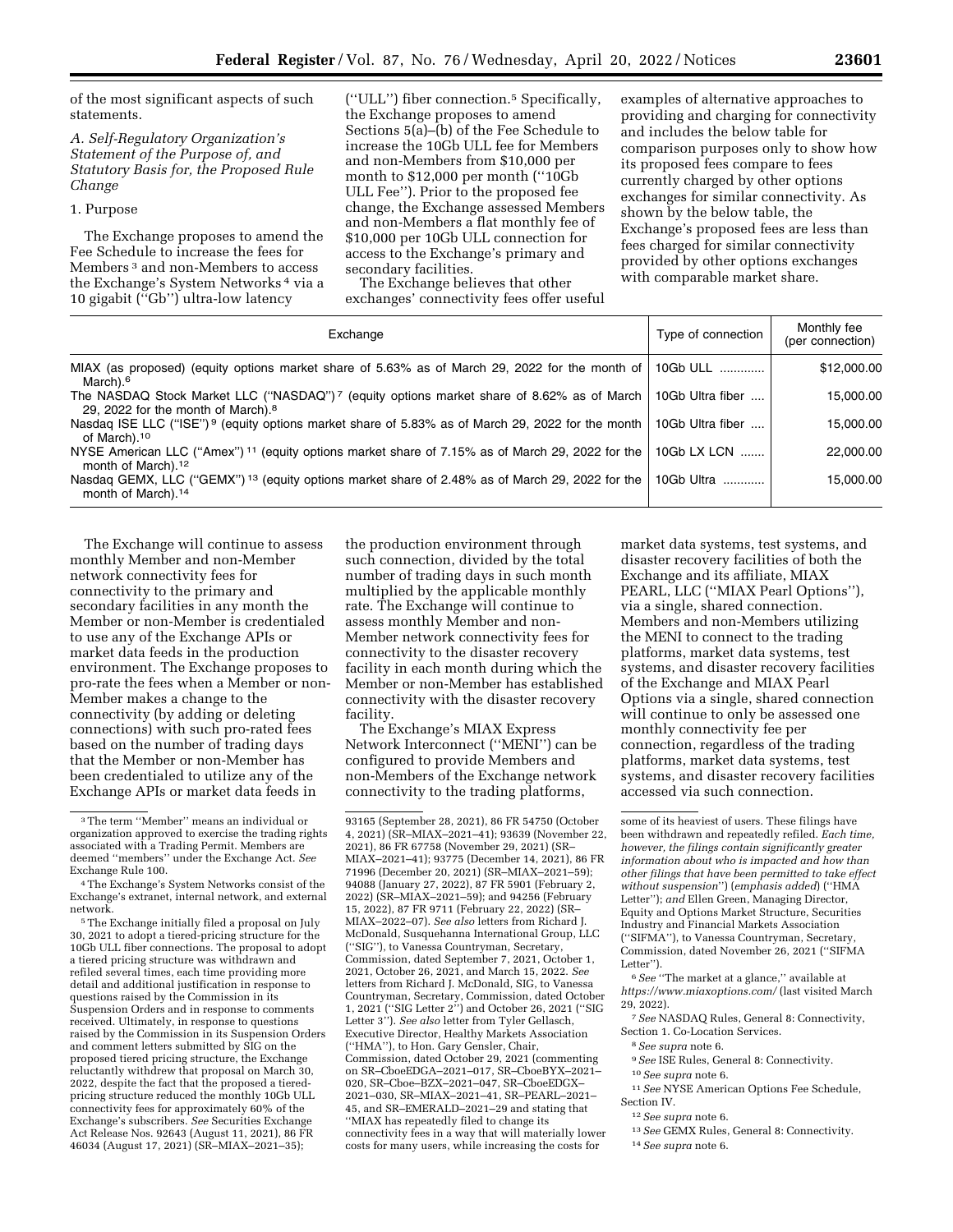## 2. Statutory Basis

The Exchange believes that the proposed increase to the 10Gb ULL Fee is consistent with Section 6(b) of the Act 15 in general, and furthers the objectives of Section 6(b)(4) of the Act 16 in particular, in that it provides for the equitable allocation of reasonable dues, fees and other charges among Members and other persons using any facility or system that the Exchange operates or controls. The Exchange also believes the proposed increase to the 10Gb ULL Fee furthers the objectives of Section 6(b)(5) of the Act 17 in that it is designed to promote just and equitable principles of trade, remove impediments to and perfect the mechanism of a free and open market and a national market system, and, in general, protect investors and the public interest and are not designed to permit unfair discrimination between customers, issuers, brokers and dealers.

The Exchange believes that the information provided to justify the proposed increase to the 10Gb ULL Fee meets or exceeds the amount of detail required in respect of proposed fee changes as set forth in the recent Commission and Commission Staff guidance. On March 29, 2019, the Commission issued an Order disapproving a proposed fee change by the BOX Market LLC Options Facility to establish connectivity fees for its BOX Network (the ''BOX Order'').18 On May 21, 2019, the Commission Staff issued guidance ''to assist the national securities exchanges and FINRA . . . in preparing Fee Filings that meet their burden to demonstrate that proposed fees are consistent with the requirements of the Securities Exchange Act.'' 19 Based on both the BOX Order and the Guidance, the Exchange believes that the proposed increase to the 10Gb ULL Fee is consistent with the Act because it (i) is reasonable, equitably allocated, not unfairly discriminatory, and not an undue burden on competition; (ii) complies with the BOX Order and the Guidance; and (iii) is supported by evidence (including comprehensive revenue and

18*See* Securities Exchange Act Release No. 85459 (March 29, 2019), 84 FR 13363 (April 4, 2019) (SR– BOX–2018–24, SR–BOX–2018–37, and SR–BOX– 2019–04) (Order Disapproving Proposed Rule Changes to Amend the Fee Schedule on the BOX Market LLC Options Facility to Establish BOX Connectivity Fees for Participants and Non-Participants Who Connect to the BOX Network).

19*See* Staff Guidance on SRO Rule Filings Relating to Fees (May 21, 2019), at *[https://](https://www.sec.gov/tm/staff-guidance-sro-rule-filings-fees) [www.sec.gov/tm/staff-guidance-sro-rule-filings-fees](https://www.sec.gov/tm/staff-guidance-sro-rule-filings-fees)*  (the ''Guidance'').

cost data and analysis) that the proposed increase to the 10Gb ULL Fee is fair and reasonable and will not result in excessive pricing or supracompetitive profit.

The Proposed Increase to the 10Gb ULL Fee Will Not Result in a Supra-Competitive Profit

The Exchange believes that exchanges, in setting fees of all types, should meet very high standards of transparency to demonstrate why each new fee or fee amendment meets the requirements of the Act that fees be reasonable, equitably allocated, not unfairly discriminatory, and not create an undue burden on competition among market participants. The Exchange believes this high standard is especially important when an exchange imposes various fees for market participants to access an exchange's marketplace.

In the Guidance, the Commission Staff states that, ''[a]s an initial step in assessing the reasonableness of a fee, staff considers whether the fee is constrained by significant competitive forces.'' 20 The Guidance further states that, ''. . . even where an SRO cannot demonstrate, or does not assert, that significant competitive forces constrain the fee at issue, a cost-based discussion may be an alternative basis upon which to show consistency with the Exchange Act.'' 21 In the Guidance, the Commission Staff further states that, ''[i]f an SRO seeks to support its claims that a proposed fee is fair and reasonable because it will permit recovery of the SRO's costs, or will not result in excessive pricing or supracompetitive profit, specific information, including quantitative information, should be provided to support that argument."<sup>22</sup> The Exchange does not assert that the 10Gb ULL Fee is constrained by competitive forces. Rather, the Exchange asserts that the proposed increase to the 10Gb ULL Fee is reasonable because it will permit recovery of the Exchange's costs in providing access services to supply 10Gb ULL connectivity and will not result in the Exchange generating a supra-competitive profit.

The Guidance defines ''supracompetitive profit'' as ''profits that exceed the profits that can be obtained in a competitive market.'' 23 The Commission Staff further states in the Guidance that ''the SRO should provide an analysis of the SRO's baseline revenues, costs, and profitability (before

the proposed fee change) and the SRO's expected revenues, costs, and profitability (following the proposed fee change) for the product or service in question.'' 24 The Exchange provides this analysis below.

The proposed 10Gb ULL Fee is based on a cost-plus model. A 10Gb ULL connection provides access to each of the three Exchange networks, extranet, internal network, and external network, all of which are necessary for Exchange operations. The Exchange's extranet provides the means by which the Exchange communicates with market participants and includes access to the Member portal and the ability to send and receive daily communications and reports. The internal network connects the extranet to the rest of the Exchange's systems and includes trading systems, market data systems, and network monitoring. The external network includes connectivity between the Exchange and other national securities exchanges, market data providers, and between the Exchange's locations in Princeton, New Jersey, Secaucus, New Jersey (NY4), Miami, Florida, and Chicago, Illinois (CH4). In determining the appropriate fees to charge Members and non-Members to access the Exchange's System Networks via a 10Gb ULL fiber connection, the Exchange considered its costs to provide and maintain its System Networks and connectivity to those System Networks, using costs that are related to providing and maintaining access the Exchange's System Networks via a 10Gb ULL fiber connection to estimate such costs, and set fees that are designed to cover its costs with a limited return in excess of such costs. The Exchange believes that it is important to demonstrate that the 10Gb ULL Fee is based on its costs and reasonable business needs and believes the proposed increase to the 10Gb ULL Fee will allow the Exchange to continue to offset expenses. However, as discussed more fully below, such fees may also result in the Exchange recouping less than all of its costs of providing and maintaining access to the Exchange's System Networks via a 10Gb ULL fiber connection because of the uncertainty of forecasting subscriber decision making with respect to firms' connectivity needs. The Exchange believes that the proposed increase to the 10Gb ULL Fee will not result in excessive pricing or supra-competitive profit based on the total expenses the Exchange estimates to incur versus the total revenue the Exchange estimates to collect, and therefore meets the standards in the Act as interpreted by

<sup>15</sup> 15 U.S.C. 78f(b).

<sup>16</sup> 15 U.S.C. 78f(b)(4).

<sup>17</sup> 15 U.S.C. 78f(b)(5).

<sup>20</sup> *Id.* 

<sup>21</sup> *Id.* 

<sup>22</sup> *Id.* 

<sup>23</sup> *Id.* 24 *Id.*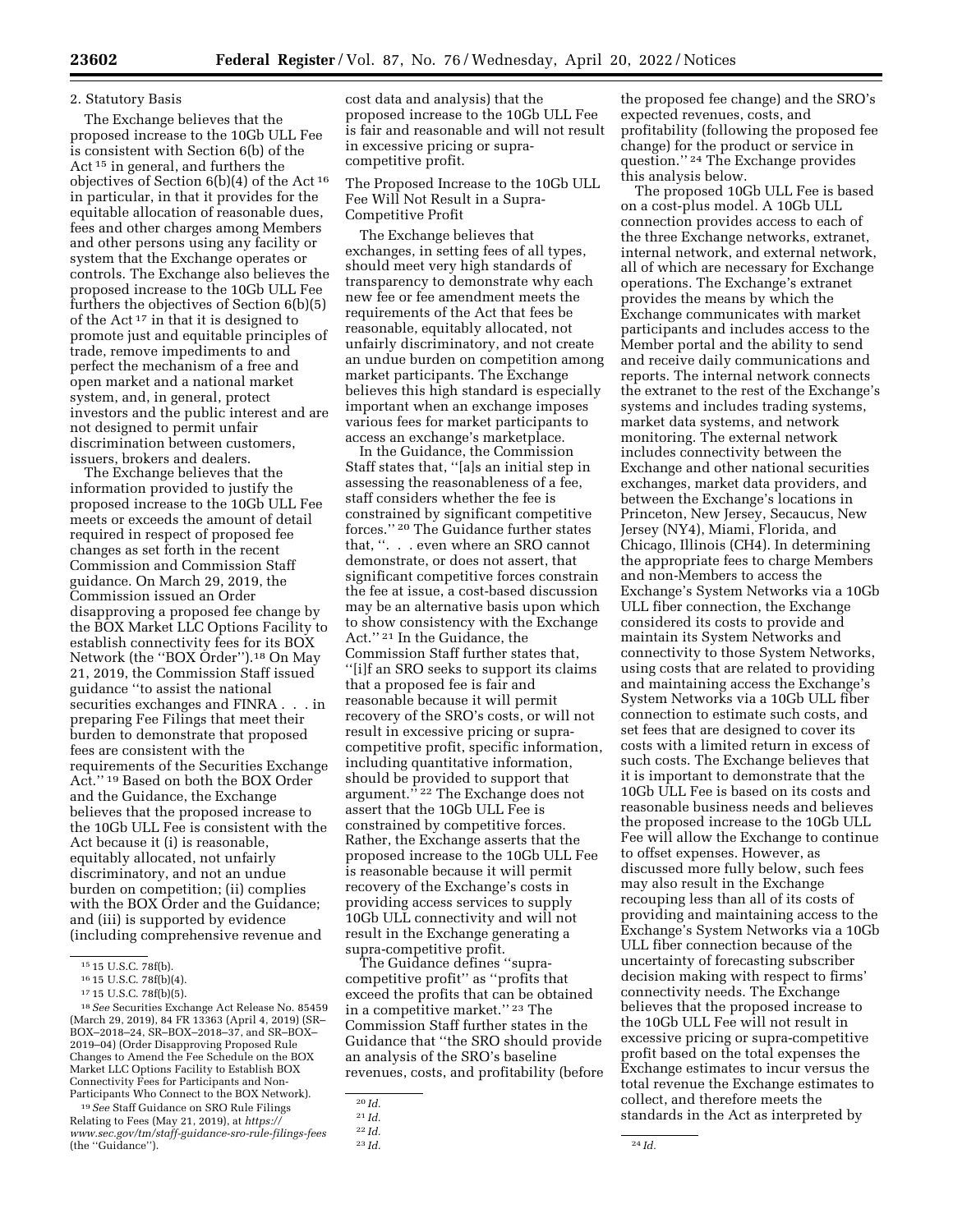the Commission and the Commission Staff in the BOX Order and the Guidance.

The Exchange conducted an extensive cost review in which the Exchange analyzed nearly every expense item in the Exchange's general expense ledger to determine whether each such expense relates to the 10Gb ULL Fee, and, if such expense did so relate, what portion (or percentage) of such expense actually supports access to the Exchange's System Networks via a 10Gb ULL fiber connection associated with the 10Gb ULL Fee. In determining what portion (or percentage) to allocate to access services, each Exchange department head, in coordination with other Exchange personnel, determined the expenses that support access services and System Networks associated with the 10Gb ULL Fee. This included numerous meetings between the Exchange's Chief Information Officer, Chief Financial Officer, Head of Strategic Planning and Operations, Chief Technology Officer, various members of the Legal Department, and other group leaders. The analysis also included each department head meeting with the divisions of teams within each department to determine the amount of time and resources allocated by employees within each division towards the access services and System Networks associated with the 10Gb ULL Fee. The Exchange reviewed each individual expense to determine if such expense was related to the 10Gb ULL Fee. Once the expenses were identified, the Exchange department heads, with the assistance of our internal finance department, reviewed such expenses holistically on an Exchange-wide level to determine what portion of that expense supports providing access services and the System Networks. The sum of all such portions of expenses represents the total cost to the Exchange to provide access services associated with the 10Gb ULL Fee. For the avoidance of doubt, no expense amount is allocated twice.

The analysis conducted by the Exchange is a proprietary process that is designed to make a fair and reasonable assessment of costs and resources allocated to support the provision of access services associated with the 10Gb ULL Fee. The Exchange acknowledges that this assessment can only capture a

moment in time and that costs and resource allocations may change. That is why the Exchange historically, and on an ongoing annual basis, reviews its costs and resource allocations to ensure it appropriately allocates resources to properly provide services to the Exchange's constituents.

The Exchange believes exchanges, like all businesses, should be provided flexibility when developing and applying a methodology to allocate costs and resources they deem necessary to operate their business, including providing market data and access services. The Exchange notes that costs and resource allocations may vary from business to business and, likewise, costs and resource allocations may differ from exchange to exchange when it comes to providing market data and access services. It is a business decision that must be evaluated by each exchange as to how to allocate internal resources and what costs to incur internally or via third parties that it may deem necessary to support its business and its provision of market data and access services to market participants.

The Exchange notes that there are material costs associated with providing the infrastructure and headcount to fully support access to the Exchange and its System Networks via a 10Gb ULL fiber connection. The Exchange incurs technology expense related to establishing and maintaining Information Security services, enhanced network monitoring and customer reporting, as well as Regulation SCImandated processes associated with its network technology. Both fixed and variable expenses have significant impact on the Exchange's overall costs to provide and maintain access to the Exchange's System Networks via a 10Gb ULL fiber connection. For example, to accommodate new Members, the Exchange may need to purchase additional hardware to support those Members as well as provide enhanced monitoring and reporting of customer performance that the Exchange and its affiliates currently provide. Further, as the total number of Members increases, the Exchange and its affiliates may need to increase their data center footprint and consume more power, resulting in increased costs charged by their thirdparty data center provider. Accordingly, the cost to the Exchange and its

affiliates to provide access to its Members is not fixed. The Exchange believes the 10Gb ULL Fee is a reasonable attempt to offset a portion of those costs associated with providing access to and maintaining its System Networks' infrastructure and related 10Gb ULL fiber connection.

The Exchange estimated its total annual expense to provide and maintain access to the Exchange's System Networks via a 10Gb ULL fiber connection based on the following general expense categories: (1) External expenses, which include fees paid to third parties for certain products and services; (2) internal expenses relating to the internal costs to provide the services associated with the 10Gb ULL Fee; and (3) general shared expenses.25 The Guidance does not include any information regarding the methodology that an exchange should use to determine its cost associated with a proposed fee change. The Exchange utilized a methodology in this proposed fee change that it believes is reasonable because the Exchange analyzed its entire cost structure, allocated a percentage of each cost attributable to maintaining its System Networks, then divided those costs according to the cost methodology outlined below.

For 2022 for MIAX and MIAX Pearl Options, the total combined annual expense for providing the access services associated with the 10Gb ULL Fee is estimated to be \$19,666,270, or \$1,638,855 per month. The Exchange believes it is more appropriate to analyze the 10Gb ULL Fee utilizing its 2022 revenue and costs, which utilize the same presentation methodology as set forth in the Exchange's previouslyissued Audited Unconsolidated Financial Statements.26 The \$19,666,270 estimated total annual combined expense is directly related to the access to the Exchange's System Networks via a 10Gb ULL fiber connection, and not any other product or service offered by the Exchange. For example, it does not include general costs of operating matching engines and other trading technology. No expense amount was allocated twice. Each of the categories of expenses are set forth in the following table and details of the individual line-item costs considered by the Exchange for each category are described further below.

<sup>25</sup>The percentage allocations used in this proposed rule change may differ from past filings from the Exchange or its affiliates due to, among other things, changes in expenses charged by third parties, adjustments to internal resource allocations, and different system architecture of the Exchange as compared to its affiliates.

 $^{\rm 26}$  For example, the Exchange previously noted that all third-party expense described in its prior fee filing was contained in the information technology and communication costs line item under the section titled ''Operating Expenses Incurred Directly or Allocated From Parent,'' in the Exchange's 2019 Form 1 Amendment containing its

financial statements for 2018. *See* Securities Exchange Act Release No. 87875 (December 31, 2019), 85 FR 770 (January 7, 2020) (SR–MIAX– 2019–51). Accordingly, the third-party expense described in this filing is attributed to the same line item for the Exchange's 2022 Form 1 Amendment, which will be filed in 2023.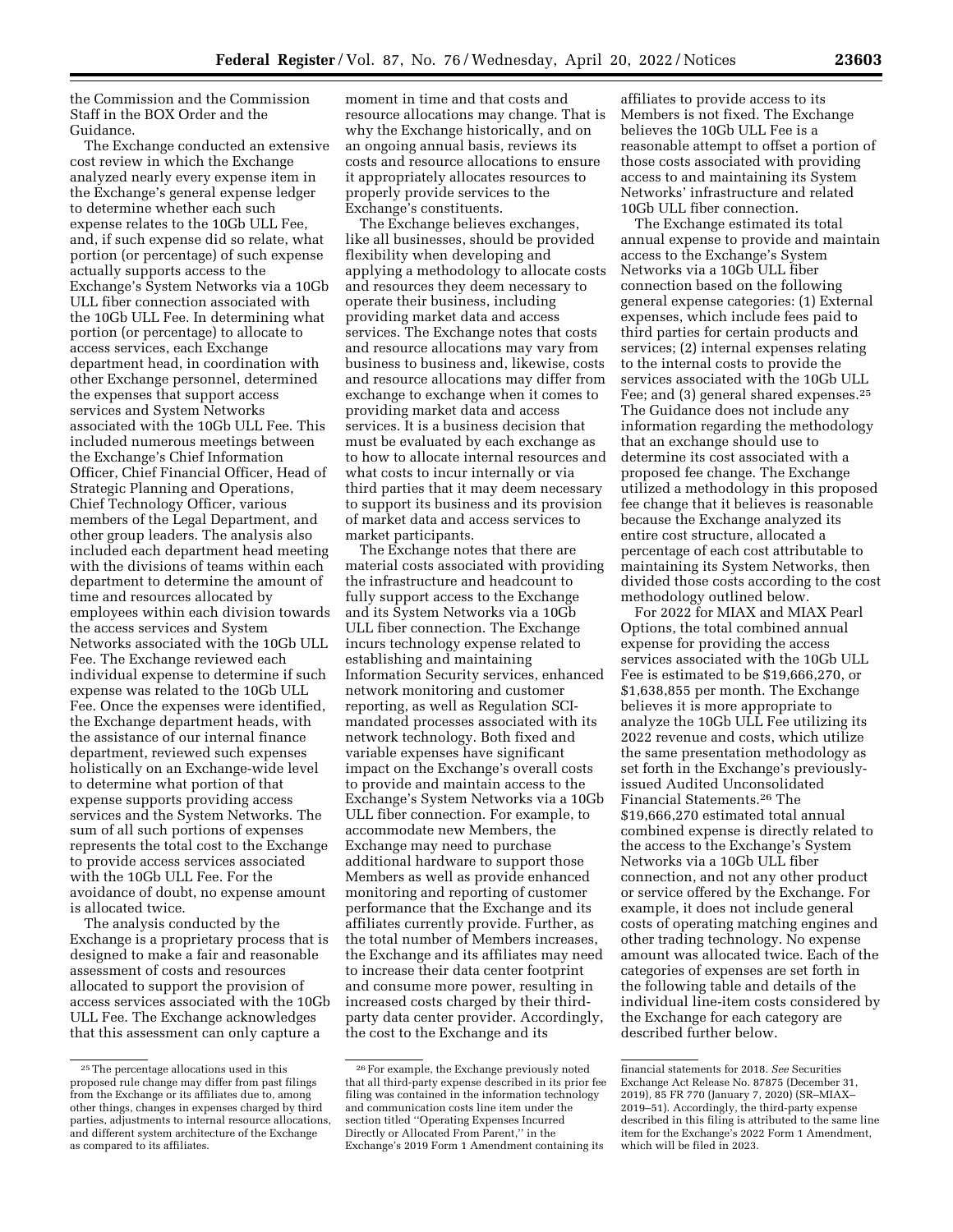| <b>External expenses</b>                                                                                      |                                                    |  |
|---------------------------------------------------------------------------------------------------------------|----------------------------------------------------|--|
| Category                                                                                                      | Percentage of<br>total expense<br>amount allocated |  |
| Security Financial Transaction Infrastructure ("SFTI"), and Other Connectivity and Content Services Providers | 62%<br>62%<br>75%<br>51%                           |  |
|                                                                                                               | 27 \$4,382,307                                     |  |
| Internal expenses                                                                                             |                                                    |  |
| Category                                                                                                      | Expense amount<br>allocated                        |  |
|                                                                                                               | \$7,063,801<br>4,184,851<br>701,437                |  |
|                                                                                                               | 11,950,089                                         |  |
|                                                                                                               | 3,333,874                                          |  |

The Exchange notes that it only has two primary sources of revenue, connectivity and port fees, to recover those costs associated with providing and maintaining access to the Exchange's System Networks. The Exchange notes that, without the specific third-party and internal expense items, the Exchange would not be able to provide and maintain the System Networks and access to the System Networks via a 10Gb ULL fiber connection to Members and non-Members. Each of these expense items, including physical hardware, software, employee compensation and benefits, occupancy costs, and the depreciation and amortization of equipment, has been identified through a line-by-line item analysis to be integral to providing and maintaining the System Networks and access to System Networks via a 10Gb ULL fiber connection.

For clarity, the Exchange took a conservative approach in determining the expense and the percentage of that expense to be allocated to providing and maintaining the System Networks and access to System Networks in connection with 10Gb ULL fiber connectivity. The Exchange describes the analysis conducted for each expense and the resources or determinations that were considered when determining the amount necessary to allocate to each expense. Only a portion of all fees paid to such third-parties is included in the third-party expenses described herein,

and no expense amount is allocated twice. Accordingly, the Exchange does not allocate its entire information technology and communication costs to providing and maintaining the System Networks and access to Exchange's System Networks via a 10Gb ULL fiber connection. This may result in the Exchange under allocating an expense to provide and maintain its System Networks and access to the System Networks via a 10Gb ULL fiber connection, and such expenses may actually be higher than what the Exchange allocated as part of this proposal. The Exchange notes that expenses associated with its affiliates, MIAX Emerald and MIAX Pearl Equities, are accounted for separately and are not included within the scope of this filing.

Further, as part its ongoing assessment of costs and expenses, the Exchange recently conducted a periodic, thorough review of its expenses and resource allocations which resulted in revised percentage allocations in this filing. The revised percentages are, among other things, the result of the shuffling of internal resources in response to business objectives and changes to fees charged and services provided by third parties. Therefore, the percentage allocations used in this proposed rule change may differ from past filings from the Exchange or its affiliates due to, among other things, changes in expenses charged by thirdparties, adjustments to internal resource allocations, and different system architecture of the Exchange as compared to its affiliates.

External Expense Allocations

For 2022, expenses relating to fees paid by the Exchange and MIAX Pearl to third parties for products and services necessary to provide and maintain the System Networks and access to the System Networks via a 10Gb ULL fiber connection are estimated to be \$4,382,307. This includes, but is not limited to, a portion of the fees paid to: (1) A third party data center provider, including for the primary, secondary, and disaster recovery locations of the Exchange's trading system infrastructure; (2) a fiber connectivity provider for network services (fiber and bandwidth products and services) linking the Exchange's and its affiliates' office locations in Princeton, New Jersey and Miami, Florida, to all data center locations; (3) SFTI, which supports connectivity feeds for the entire U.S. options industry; (4) various other content and connectivity service providers, which provide content, connectivity services, and infrastructure services for critical components of options connectivity and network services; and (5) various other hardware and software providers that support the production environment in which Members and non-Members connect to the network to trade and receive market data.

# Data Center Space and Operations Provider

The Exchange does not own the primary data center or the secondary data center, but instead leases space in data centers operated by third parties where the Exchange houses servers, switches and related equipment. Data center costs include an allocation of the

<sup>&</sup>lt;sup>27</sup>The Exchange does not believe it is appropriate to disclose the actual amount it pays to each individual third-party provider as those fee arrangements are competitive or the Exchange is contractually prohibited from disclosing that number.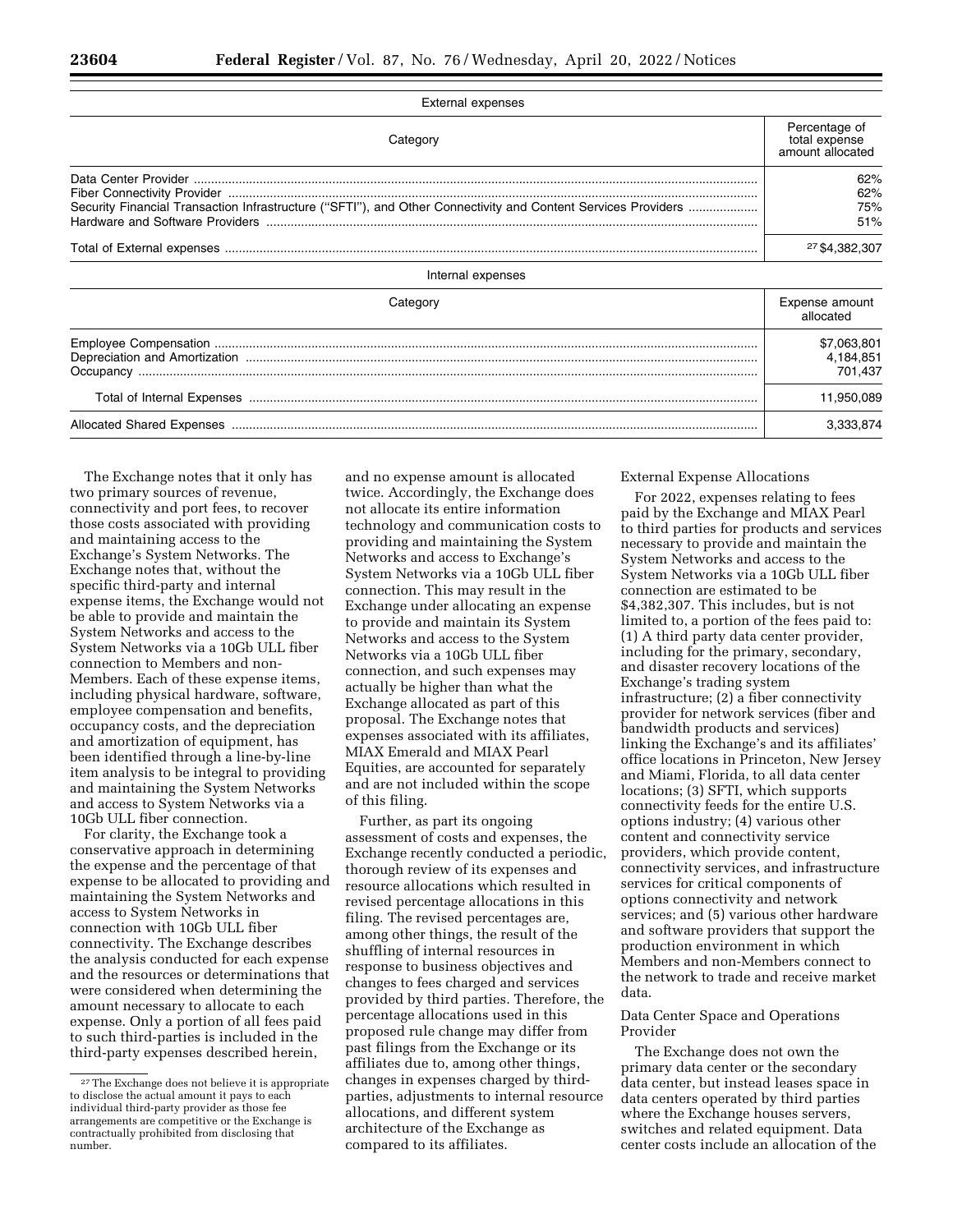costs the Exchange incurs to provide physical connectivity in the third-party data centers where it maintains its equipment as well as related costs. The data center provider operates the data centers (primary, secondary, and disaster recovery) that host the Exchange's network infrastructure. Without the retention of a third-party data center, the Exchange would not be able to operate its systems and provide a trading platform for market participants. The Exchange does not employ a separate fee to cover its data center expense and recoups that expense, in part, by charging for 10Gb ULL connectivity.

The Exchange reviewed its data center footprint, including its total rack space, cage usage, number of servers, switches, cabling within the data center, heating and cooling of physical space, storage space, and monitoring and divided its data center expenses among providing transaction services, market data, and connectivity. Based on this review, the Exchange determined that 62% of the total applicable data center provider expense is applicable to providing and maintaining access services and System Networks associated with the 10Gb ULL Fee. The Exchange believes this allocation is reasonable because 10Gb ULL connectivity is a core means of access to the Exchange's network, providing one method for market participants to send and receive order and trade messages, as well as receive market data. A large portion of the Exchange's data center expense is due to providing and maintaining connectivity to the Exchange's System Networks, including providing cabling within the data center between market participants and the Exchange. The Exchange excluded from this allocation servers that are dedicated to market data. The Exchange also did not allocate the remainder of the data center expense because it pertains to other areas of the Exchange's operations, such as ports, market data, and transaction services.

# Fiber Connectivity Provider

The Exchange engages a third-party service provider that provides the internet, fiber and bandwidth connections between the Exchange's networks, primary and secondary data center, and office locations in Princeton and Miami. Fiber connectivity is necessary for the Exchange to switch to its secondary data center in the case of an outage in its primary data center. Fiber connectivity also allows the Exchange's National Operations & Control Center (''NOCC'') and Security Operations Center (''SOC'') in Princeton to communicate with the Exchange's

primary and secondary data centers. As such, all trade data, including the billions of messages each day, flow through this third-party provider's infrastructure over the Exchange's network. Without these services, the Exchange would not be able to operate and support the network and provide and maintain access services and System Networks associated with the 10Gb ULL Fee to its Members and their customers. Without the retention of a third-party fiber connectivity provider, the Exchange would not be able to communicate between its data centers and office locations. The Exchange does not employ a separate fee to cover its fiber connectivity expense and recoups that expense, in part, by charging for 10Gb ULL connectivity.

The Exchange reviewed it costs to retain fiber connectivity from a third party, including the ongoing costs to support fiber connectivity, ensuring adequate bandwidth and infrastructure maintenance to support exchange operations, and ongoing network monitoring and maintenance and determined that 62% of the total fiber connectivity expense was applicable to providing and maintaining access services and System Networks associated with the 10Gb ULL Fee. The Exchange believes this allocation is reasonable because 10Gb ULL connectivity is a core means of access to the Exchange's network, providing one method for market participants to send and receive order and trade messages, as well as receive market data. A large portion of the Exchange's fiber connectivity expense is due to providing and maintaining connectivity between the Exchange's System Networks, data centers, and office locations and is core to the daily operation of the Exchange. Fiber connectivity is a necessary integral means to disseminate information from the Exchange's primary data center to other Exchange locations. The Exchange excluded from this allocation fiber connectivity usage related to market data or other business lines. The Exchange also did not allocate the remainder of this expense because it pertains to other areas of the Exchange's operations and does not directly relate to providing and maintaining access services and System Networks associated with the 10Gb ULL Fee. The Exchange believes this allocation is reasonable because it represents the Exchange's actual cost to retain fiber connectivity and maintain and provide access to its System Networks via a 10Gb ULL fiber connectivity.

Connectivity and Content Services Provided by SFTI and Other Providers

The Exchange relies on SFTI and various other connectivity and content service providers for connectivity and data feeds for the entire U.S. options industry, as well as content, connectivity, and infrastructure services for critical components of the network that are necessary to provide and maintain its System Networks and access to its System Networks via a 10Gb ULL fiber connection. Specifically, the Exchange utilizes SFTI and other content service provider to connect to other national securities exchanges, the Options Price Reporting Authority (''OPRA''), and to receive market data from other exchanges and market data providers. SFTI is operated by the Intercontinental Exchange, the parent company of five registered exchanges, and has become integral to the U.S. markets. The Exchange understands SFTI provides services to most, if not all, of the other U.S. exchanges and other market participants. Without services from SFTI and various other service providers, the Exchange would not be able to connect to other national securities exchanges, market data providers, or OPRA and, therefore, would not be able to operate and support its System Networks. The Exchange does not employ a separate fee to cover its SFTI and content service provider expense and recoups that expense, in part, by charging for 10Gb ULL connectivity.

The Exchange reviewed it costs to retain SFTI and other content service providers, including network monitoring and maintenance, remediation of connectivity related issues, and ongoing administrative activities related to connectivity management and determined that 75% of the total applicable SFTI and other service provider expense is allocated to providing the access services associated with the 10Gb ULL Fee. SFTI and other content service providers are key vendors and necessary components in providing connectivity to the Exchange. The primary service SFTI provides for the Exchange is connectivity to other national securities exchanges and their disaster recovery facilities and, therefore, a vast portion of this expense is allocated to providing access to the System Networks via a 10Gb ULL connection. Connectivity via SFTI is necessary for purposes of order routing and accessing disaster recovery facilities in the case of a system outage. Engaging SFTI and other like vendors provides purchasers of 10Gb ULL connectivity to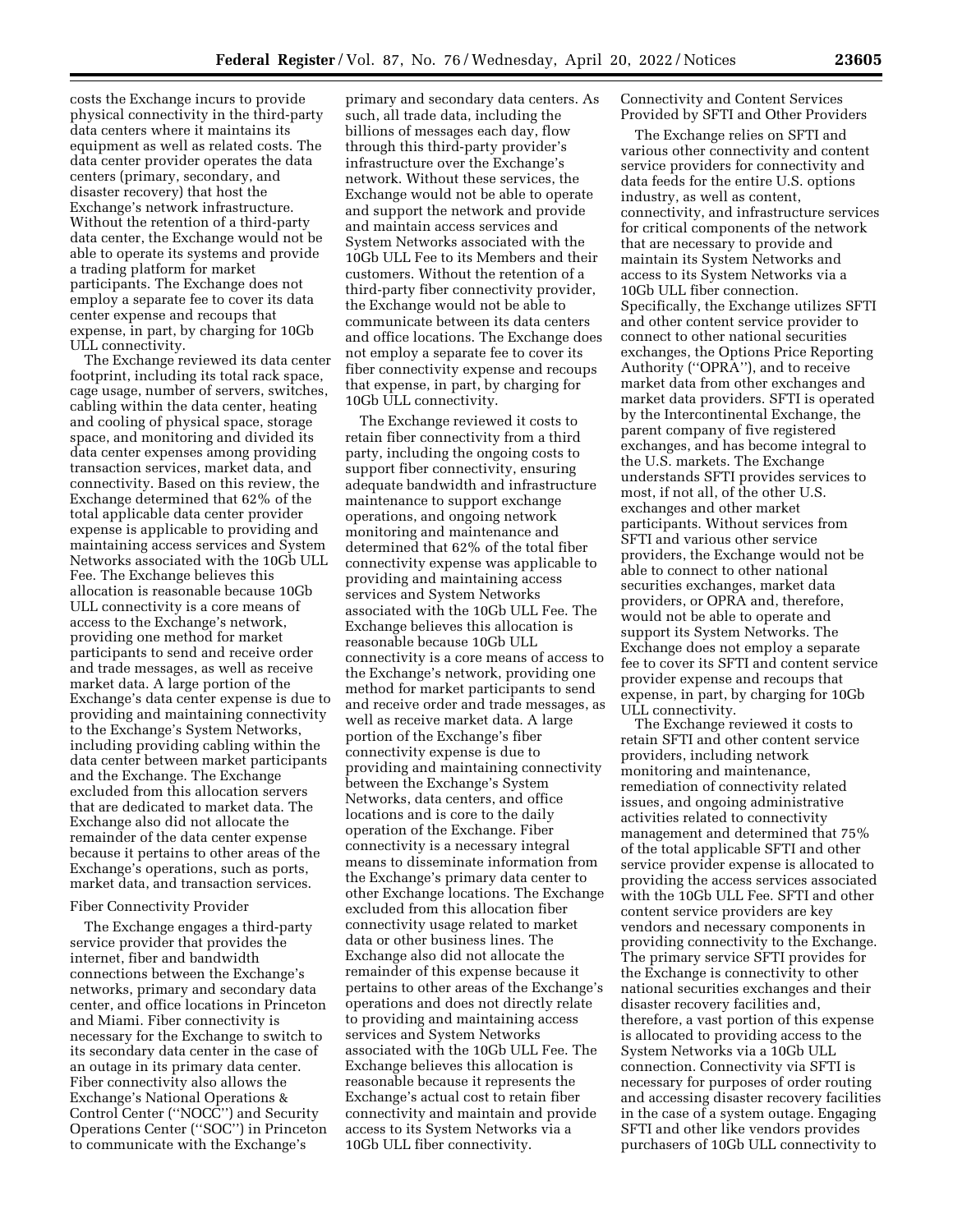other national securities exchanges for purposes of order routing and disaster recovery. The Exchange did not allocate a portion of this expense that relates to the receipt of market data from other national securities exchange and OPRA. The Exchange also did not allocate the remainder of this expense because it pertains to other areas of the Exchange's operations and does not directly relate to providing and maintaining the System Networks or access to its System Networks via 10Gb ULL fiber connection. The Exchange believes this allocation is reasonable because it represents the Exchange's actual cost to provide and maintain its System Networks and access to its System Networks via a 10Gb ULL fiber connection, and not any other service, as supported by its cost review.

### Hardware and Software Providers

The Exchange relies on dozens of third-party hardware and software providers for equipment necessary to operate its System Networks. This includes either the purchase or licensing of physical equipment, such as servers, switches, cabling, and monitoring devices. It also includes the purchase or license of software necessary for security monitoring, data analysis and Exchange operations. Hardware and software providers are necessary to maintain its System Networks and provide access to its System Networks via a 10Gb ULL fiber connection. Hardware and software equipment and licenses for that equipment are also necessary to operate and monitor physical assets necessary to offer physical connectivity to the Exchange. Hardware and software equipment and licenses are key to the operation of the Exchange and, without them, the Exchange would not be able to operate and support its System Networks and provide access to its Members and their customers. The Exchange does not employ a separate fee to cover its hardware and software expense and recoups that expense, in part, by charging for 10Gb ULL connectivity.

The Exchange reviewed it hardware and software related costs, including software patch management, vulnerability management, administrative activities related to equipment and software management, professional services for selection, installation and configuration of equipment and software supporting exchange operations and determined that 51% of the total applicable hardware and software expense is allocated to providing and maintaining access services and System Networks

associated with the 10Gb ULL Fee. Hardware and software equipment and licenses are key to the operation of the Exchange and its System Networks. Without them, market participants would not be able to access the System Networks via a 10Gb ULL connection. The Exchange only allocated the portion of this expense to the hardware and software that is related to a market participant's use of a 10Gb ULL connection, such as operating its matching engines. The Exchange, therefore, did not allocate portions of its hardware and software expense that related to other areas of the Exchange's business, such as hardware and software used for market data or unrelated administrative services. The Exchange also did not allocate the remainder of this expense because it pertains to other areas of the Exchange's operations, such as ports or transaction services, and does not directly relate to providing and maintaining its System Networks and access to its System Networks via a 10Gb ULL fiber connection. The Exchange believes this allocation is reasonable because it represents the Exchange's cost to provide and maintain its System Networks and access to its System Networks via a 10Gb ULL fiber connection, and not any other service, as supported by its cost review.

### Internal Expense Allocations

For 2022, total combined internal expenses relating to the Exchange and MIAX Pearl providing and maintaining the System Networks and access to the System Networks via a 10Gb ULL fiber connection are estimated to be \$11,950,089. This includes, but is not limited to, costs associated with: (1) Employee compensation and benefits for full-time employees that support the System Networks and access to System Networks via a 10Gb ULL fiber connection, including staff in network operations, trading operations, development, system operations, business, as well as staff in general corporate departments (such as legal, regulatory, and finance) that support those employees and functions as well as important system upgrades; (2) depreciation and amortization of hardware and software used to provide and maintain access services and System Networks associated with the 10Gb ULL Fee, including equipment, servers, cabling, purchased software and internally developed software used in the production environment to support the network for trading; and (3) occupancy costs for leased office space for staff that provide and maintain the System Networks and access to System Networks via 10G ULL fiber

connections. The breakdown of these costs is more fully described below.

### Employee Compensation and Benefits

Human personnel are key to exchange operations and supporting the Exchange's ongoing provision and maintenance of the System Networks and access to System Networks via 10Gb ULL fiber connections. The Exchange reviewed its employee compensation and benefits expense and the portion of that expense allocated to providing and maintaining the System Networks and access to System Networks via 10Gb ULL fiber connections. As part of this review, the Exchange considered employees whose functions include providing and maintaining the System Networks and 10Gb ULL connectivity and used a blended rate of compensation reflecting salary, stock and bonus compensation, bonuses, benefits, payroll taxes, and 401K matching contributions.28

Based on this review, the Exchange and MIAX Pearl determined to allocate a total combined amount of \$7,063,801 in employee compensation and benefits expense to providing access to the System Networks. To determine the appropriate allocation the Exchange reviewed the time employees allocated to supporting its System Networks and access to its System Networks via 10Gb ULL fiber connections. Senior staff also reviewed these time allocations with department heads and team leaders to determine whether those allocations were appropriate. These employees are critical to the Exchange to provide and maintain access to its System Networks via 10Gb ULL fiber connections for its Members, non-Members and their customers. The Exchange determined the above allocation based on the personnel whose work focused on functions necessary to provide and maintain the System Networks and access to System Networks via 10Gb ULL fiber connections. The Exchange does not charge a separate fee regarding employees who support 10Gb ULL connectivity and the Exchange seeks to recoup that expense, in part, by charging for 10Gb ULL connections.

<sup>28</sup>For purposes of this allocation, the Exchange did not consider expenses related to supporting employees who support 10Gb ULL connectivity, such as office space and supplies. The Exchange determined cost allocation for employees who perform work in support of offering access services and System Networks to arrive at a full time equivalent (''FTE'') of 12.0 FTEs across all the identified personnel. The Exchange then multiplied the FTE times a blended compensation rate for all relevant Exchange personnel to determine the personnel costs associated with providing the access services and System Networks associated with the 10Gb ULL Fee.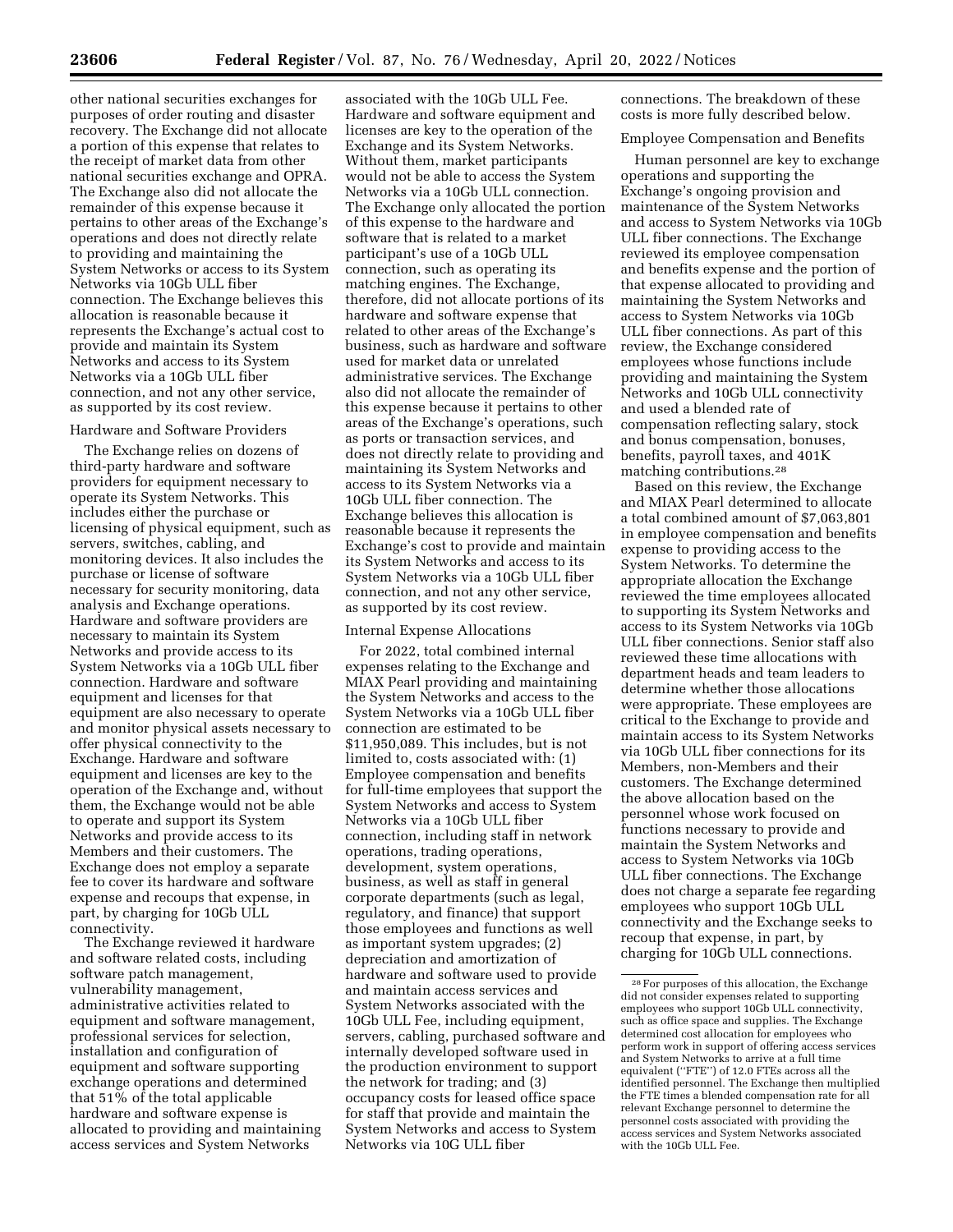### Depreciation and Amortization

A key expense incurred by the Exchange relates to the depreciation and amortization of equipment that the Exchange procured to provide and maintain the System Networks and access to System Networks via 10Gb ULL fiber connections. The Exchange reviewed all of its physical assets and software, owned and leased, and determined whether each asset is related to providing and maintaining its System Networks and access to its System Networks via 10Gb ULL fiber connections, and added up the depreciation of those assets. All physical assets and software, which includes assets used for testing and monitoring of Exchange infrastructure, were valued at cost, depreciated or leased over periods ranging from three to five years. In determining the amount of depreciation and amortization to apply to providing 10Gb ULL connectivity and the System Networks, the Exchange considered the depreciation of hardware and software that are key to the operation of the Exchange and its System Networks. This includes servers, computers, laptops, monitors, information security appliances and storage, and network switching infrastructure equipment, including switches and taps, that were previously purchased to maintain and provide access to its System Networks via 10Gb ULL fiber connections. Without them, market participants would not be able to access the System Networks. The Exchange seeks to recoup a portion of its depreciation expense by charging for 10Gb ULL connectivity.

Based on this review, the Exchange and MIAX Pearl determined to allocate a combined total amount of \$4,184,851 in depreciation and amortization expense to providing access to the System Networks via a 10Gb ULL connection. The Exchange only allocated the portion of this depreciation expense to the hardware and software related to a market participant's use of a 10GB ULL connection. The Exchange, therefore, did not allocate portions of depreciation expense that relates to other areas of the Exchange's business, such as the depreciation of hardware and software used for market data or unrelated administrative services.29

## **Occupancy**

The Exchange rents and maintains multiple physical locations to house staff and equipment necessary to support access services, System Networks, and exchange operations. The Exchange's occupancy expense is not limited to the housing of personnel and includes locations used to store equipment necessary for Exchange operations. In determining the amount of its occupancy related expense, the Exchange considered actual physical space used to house employees whose functions include providing and maintaining the System Networks and 10Gb ULL connectivity. Similarly, the Exchange also considered the actual physical space used to house hardware and other equipment necessary to provide and maintain the System Networks and 10Gb ULL connectivity. This equipment includes computers, servers, and accessories necessary to support the System Networks and 10Gb ULL connectivity. Based on this review, the Exchange and MIAX Pearl determined to allocate a combined total amount of \$701,437 of the occupancy expense to provide and maintain the System Networks and 10Gb ULL connectivity. The Exchange believes this allocation is reasonable because it represents the Exchange's cost to rent and maintain a physical location for the Exchange's staff who operate and support the System Networks, including providing and maintaining access to its System Networks via 10Gb ULL fiber connections. The Exchange considered the rent paid for the Exchange's Princeton and Miami offices, as well as various related costs, such as physical security, property management fees, property taxes, and utilities at each of those locations. The Exchange did not include occupancy expenses related to housing employees and equipment related to other Exchange operations, such as market data and administrative services.

\* \* \* \* \*

The Exchange notes that a material portion of its total overall expense is allocated to the provision and maintenance of access services (including connectivity and ports). The Exchange believes this is reasonable as the Exchange operates a technologybased business that differentiates itself from its competitors based on its more deterministic and resilient trading systems that rely on access to a high performance network, resulting in

significant technology expense. Over two-thirds of Exchange staff are technology-related employees. The majority of the Exchange's expense is technology-based. Thus, the Exchange believes it is reasonable to allocate a material portion of its total overall expense towards providing and maintaining its System Networks and access to its System Networks via 10Gb ULL fiber connections.

#### Allocated Shared Expense

Finally, a limited portion of general shared expenses was allocated to overall 10Gb ULL connectivity costs as without these general shared costs, the Exchange would not be able to operate in the manner that it does and provide 10Gb ULL connectivity. The costs included in general shared expenses include recruiting and training, marketing and advertising costs, professional fees for legal, tax and accounting services, and telecommunications costs. For 2022, the Exchange's and MIAX Pearl's general shared expense allocated to 10Gb ULL connectivity and the System Networks that support those connections is estimated to be \$3,333,874. The Exchange used the weighted average of the above allocations to determine the amount of general shared expenses to allocate to the Exchange. Next, based on additional management and expense analysis, these fees are allocated to the proposal.

### Revenue and Estimated Profit Margin

The Exchange only has four primary sources of revenue and cost recovery mechanisms to fund all of its operations: Transaction fees, access fees (which includes the 10Gb ULL Fee), regulatory fees, and market data fees. Accordingly, the Exchange must cover all of its expenses from these four primary sources of revenue and cost recovery mechanisms.

To determine the Exchange's estimated revenue associated with the 10Gb ULL Fee, the Exchange analyzed the number of Members and non-Members currently utilizing the 10Gb ULL fiber connection and used a recent monthly billing cycle representative of current monthly revenue. The Exchange also provided its baseline by analyzing March 2022, the monthly billing cycle prior to the proposed 10Gb ULL Fee and compared this to its expenses for that month. As discussed below, the Exchange does not believe it is appropriate to factor into its analysis future revenue growth or decline into its estimates for purposes of these calculations, given the uncertainty of such estimates due to the continually changing access needs of market

<sup>29</sup>All of the expenses outlined in this proposed fee change refer to the operating expenses of the Exchange. The Exchange did not included any future capital expenditures within these costs. Depreciation and amortization represent the expense of previously purchased hardware and internally developed software spread over the useful life of the assets. Due to the fact that the

Exchange has only included operating expense and historical purchases, there is no double counting of expenses in the Exchange's cost estimates.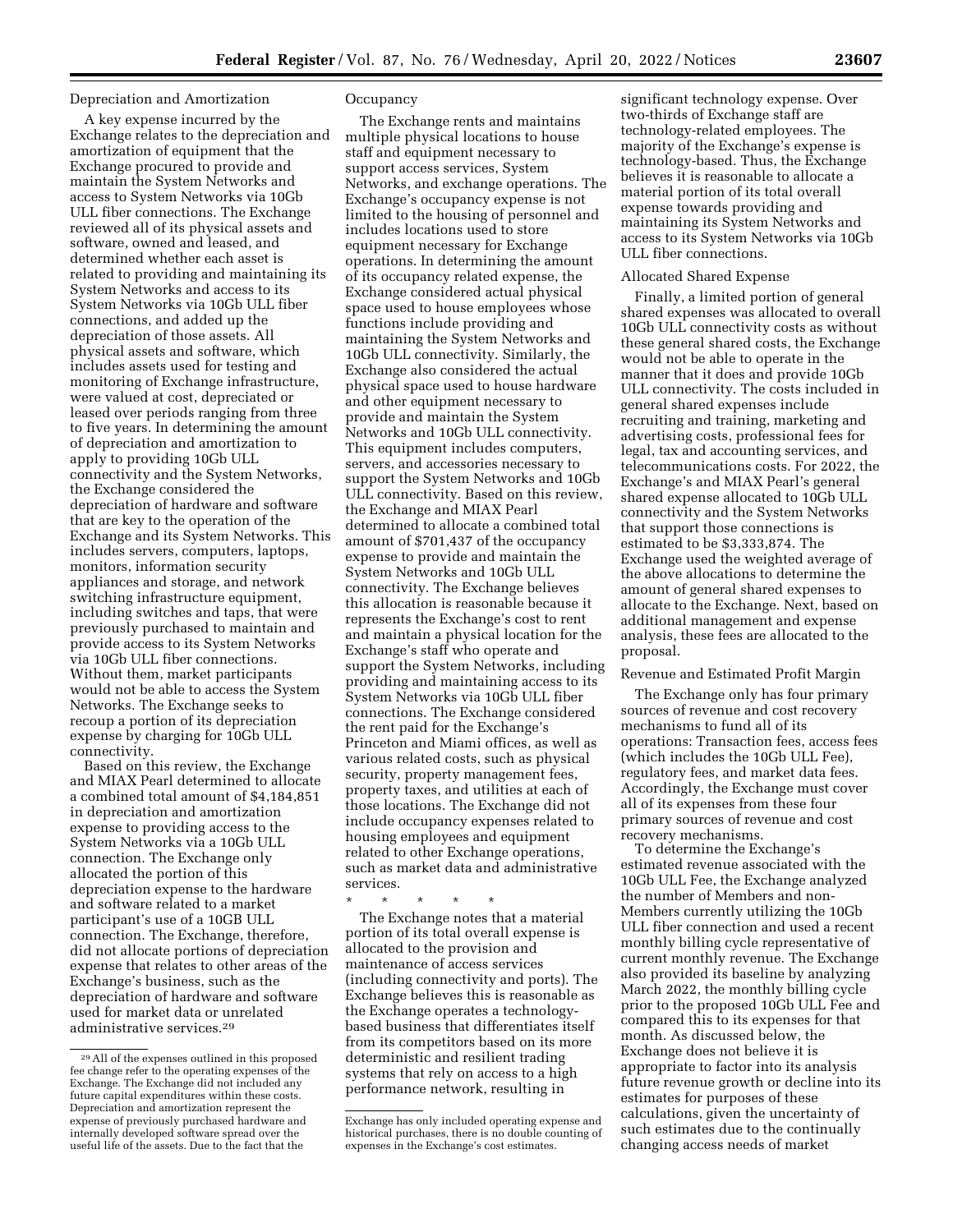participants and potential changes in internal and third-party expenses.

For March 2022, prior to the proposed 10Gb ULL Fee, Members and non-Members purchased a total of 172 10Gb ULL connections for which MIAX and MIAX Pearl anticipate charging collectively \$1,720,000 (depending on whether Members and non-Members drop or add connections mid-month, resulting in pro-rated charges). This will result in a loss of \$81,145 for that month (a margin of  $-4.70\%$ ). For April 2022, the Exchange and MIAX Pearl anticipate Members and non-Members purchasing a total of 172 10Gb ULL connections. Assuming the Exchange and MIAX Pearl charge the proposed monthly rate of \$12,000 per connection, the proposed fees would generate revenue of \$2,064,000 for that month (not including potential pro-rated connection charges for mid-month connections). This would result in a profit of \$425,145 (\$2,064,000 minus \$1,638,855) for that month (a modest 24% profit margin increase from March 2022 to April 2022 from  $-4.70\%$  to 20%).

The Exchange believes that conducting the above analysis on a per month basis is reasonable as the revenue generated from access services subject to the proposed fee generally remains static from month to month. The Exchange also conducted the above analysis on a per month basis to comply with the Commission Staff's Guidance, which requires a baseline analysis to assist in determining whether the proposal generates a supra-competitive profit. The Exchange cautions that this profit margin may also fluctuate from month to month based on the uncertainty of predicting how many connections may be purchased from month to month as Members and non-Members are free to add and drop connections at any time based on their own business decisions.

The Exchange believes the proposed profit margin is reasonable and will not result in a ''supra-competitive'' profit. The Guidance defines ''supracompetitive profit'' as ''profits that exceed the profits that can be obtained in a competitive market.'' 30 Until recently, the Exchange operated at a net annual loss since it launched operations in 2008.31 The Exchange has operated at a net loss due to a number of factors, one of which is choosing to forgo revenue by offering certain products,

such as connectivity, at lower rates than other options exchanges to attract order flow and encourage market participants to experience the high determinism, low latency, and resiliency of the Exchange's trading systems. The Exchange should not now be penalized for now seeking to raise it fees to near market rates after offering such products as discounted prices.

The Exchange notes that its revenue estimate is based on projections and will only be realized to the extent such revenue actually produces the revenue estimated. As a generally new entrant to the hyper-competitive exchange environment, and an exchange focused on driving competition, the Exchange does not yet know whether such expectations will be realized. For instance, in order to generate the revenue expected from 10 GB ULL connectivity, the Exchange will have to be successful in retaining existing clients that wish to maintain physical connectivity or obtaining new clients that will purchase such services. To the extent the Exchange is successful in encouraging new clients to connect directly to the Exchange, the Exchange does not believe it should be penalized for such success. The Exchange, like other exchanges, is, after all, a for-profit business. While the Exchange believes in transparency around costs and potential margins, the Exchange does not believe that these estimates should form the sole basis of whether or not a proposed fee is reasonable or can be adopted. Instead, the Exchange believes that the information should be used solely to confirm that an Exchange is not earning supra-competitive profits, and the Exchange believes its cost analysis and related estimates demonstrate this fact.

Further, the proposed profit margin reflects the Exchange's efforts to control its costs. A profit margin should not be judged alone based on its size, but whether the ultimate fee reflects the value of the services provided and is in line with other exchanges. A profit margin on one exchange should not be deemed excessive where that exchange has been successful in controlling costs, but not excessive where an exchange is charging the same fee but has a lower profit margin due to higher costs.

The expected profit margin is reasonable because the Exchange offers a premium System Network, System Networks connectivity, and a highly

deterministic trading environment. The Exchange is recognized as a leader in network monitoring, determinism, risk protections, and network stability. For example, the Exchange experiences approximately a 95% determinism rate, system throughput of approximately 36 million quotes per second and average round trip latency rate of approximately 19 microseconds for a single quote. The Exchange provides extreme performance and radical scalability designed to match the unique needs of trading differing asset class/market model combinations. Exchange systems offer two customer interfaces, FIX gateway for orders, and ULL interfaces and data feeds with best-in-class wire order determinism. The Exchange also offers automated continuous testing to ensure high reliability, advanced monitoring and systems security, and employs a software architecture that results in minimizing the demands on power, space, and cooling while allowing for rapid scalability, resiliency and fault isolation. The Exchange also provides latency equalized cross-connects in the primary data center ensures fair and cost efficient access to the MIAX systems. The Exchange, therefore, believes the anticipated profit margin is reasonable because it reflects the Exchange's cost controls and the quality of the Exchanges systems.

The Exchange also believes its proposed profit margin does not exceed what can be obtained in a competitive market. The Exchange is one of sixteen registered U.S. options exchanges and maintains an average market share of approximately 5.63%.32 The anticipated rate of return is reasonable because it is based on a rate that likely remains lower than what other exchanges with comparable market share charge for similar connectivity. For example the below table is provided for comparison purposes only to show how the Exchange's proposed fees compare to fees currently charged by other options exchanges for similar connectivity. As shown by the below table, the Exchange's proposed fee remains less than fees charged for similar connectivity provided by other options exchanges with similar market share, notwithstanding that the competing exchanges may have different system architectures that may result in different cost structures for the provision of connectivity.

<sup>30</sup>*See supra* note 19.

<sup>31</sup>The Exchange has incurred a cumulative loss of \$175 million since its inception in 2008 to 2020,

the last year for which the Exchange's Form 1 data is available. *See* Exchange's Form 1/A, Application for Registration or Exemption from Registration as a National Securities Exchange, filed July 28, 2021,

*available at [https://www.sec.gov/Archives/edgar/](https://www.sec.gov/Archives/edgar/vprr/2100/21000460.pdf) [vprr/2100/21000460.pdf.](https://www.sec.gov/Archives/edgar/vprr/2100/21000460.pdf)* 

<sup>32</sup>*See supra* note 6.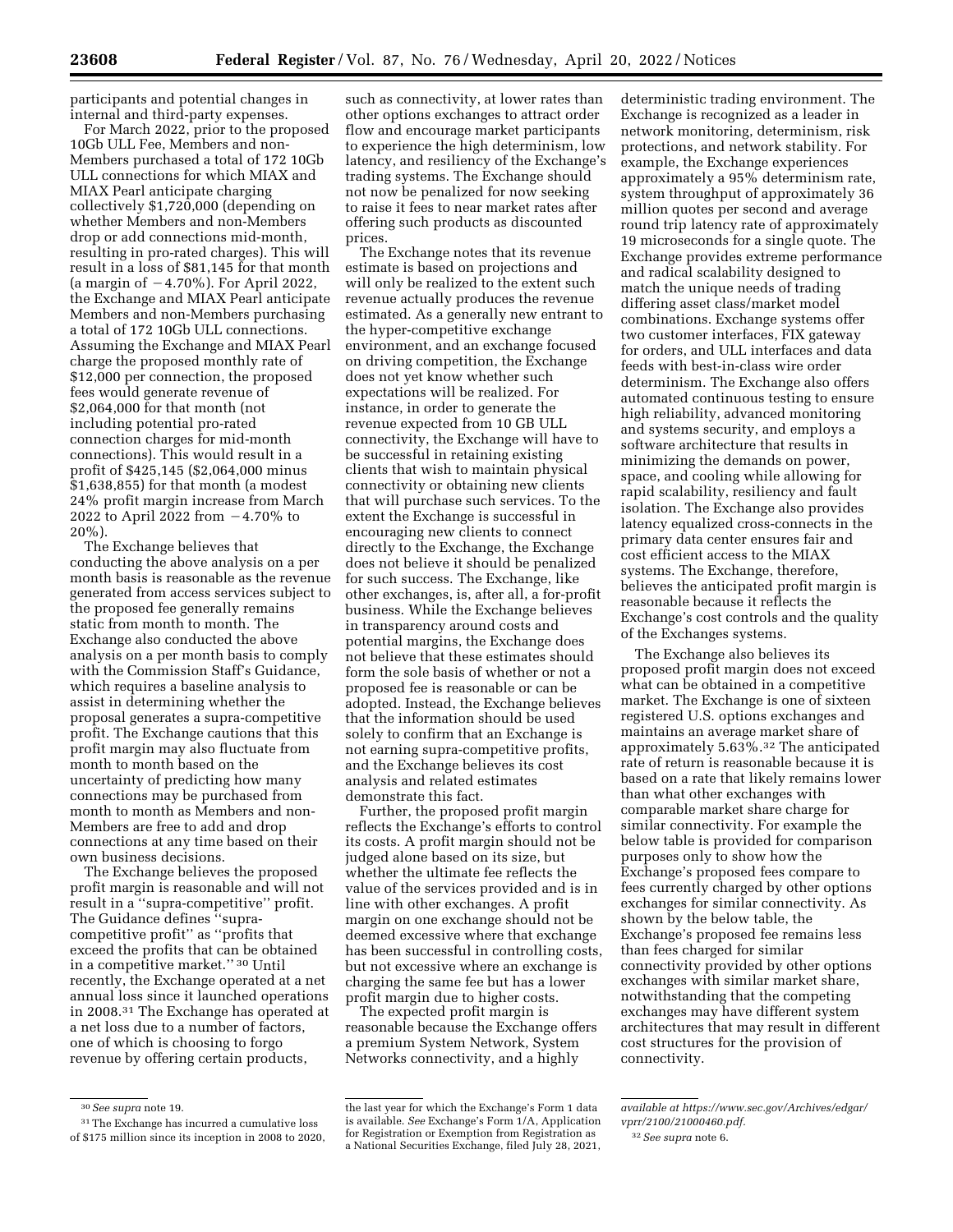| Exchange                                                                                                                                                                                                                                                                                                                                                                                                                                                                | Type of connection                                                | Monthly fee<br>(per connection)                  |
|-------------------------------------------------------------------------------------------------------------------------------------------------------------------------------------------------------------------------------------------------------------------------------------------------------------------------------------------------------------------------------------------------------------------------------------------------------------------------|-------------------------------------------------------------------|--------------------------------------------------|
| MIAX (as proposed) (equity options market share of 5.63% as of March 29, 2022 for the month of   10Gb ULL<br>March) $33$ .                                                                                                                                                                                                                                                                                                                                              |                                                                   | \$12,000.00                                      |
| NASDAQ <sup>34</sup> (equity options market share of 8.62% as of March 29, 2022 for the month of March) <sup>35</sup><br>ISE $36$ (equity options market share of 5.83% as of March 29, 2022 for the month of March) $37$<br>Amex <sup>38</sup> (equity options market share of 7.15% as of March 29, 2022 for the month of March) <sup>39</sup><br>GEMX <sup>40</sup> (equity options market share of 2.48% as of March 29, 2022 for the month of March) <sup>41</sup> | 10Gb Ultra fiber<br>10Gb Ultra fiber<br>10Gb LX LCN<br>10Gb Ultra | 15.000.00<br>15.000.00<br>22,000.00<br>15,000,00 |

Lastly, the Exchange notes that this is a singular potential profit margin from a single revenue source and is not reflective of the Exchange's overall profit margin. This profit margin may be offset by lower or negative profit margins generated by other areas of the Exchange's operations that are not subject to this proposed fee change. The Exchange only has four primary sources of revenue and cost recovery mechanisms to fund all of its operations: Transaction fees, access fees (which includes the 10Gb ULL Fee), regulatory fees, and market data fees. A potential profit margin in one area may be used to offset a potential loss in another area, and, therefore, a potential profit margin from a single product is not representative of the Exchange's overall profitability and whether that singular profit exceeds the profits that can be obtained in a competitive market.

The Proposed Fees Are Reasonable When Compared to the Fees of Other Options Exchanges With Similar Market Share

The Exchange does not have visibility into other equities exchanges' costs to provide connectivity or their fee markup over those costs, and therefore cannot use other exchange's connectivity fees as a benchmark to determine a reasonable markup over the costs of providing connectivity. Nevertheless, the Exchange believes the other exchanges' connectivity fees are a useful example of alternative approaches to providing and charging for connectivity notwithstanding that the competing exchanges may have different system architectures that may result in different cost structures for the provision of connectivity. To that end, the Exchange believes the proposed 10Gb ULL Fee is reasonable because the proposed fee is still less than fees charged for similar connectivity provided by other options

- 38*See supra* note 11.
- 39*See supra* note 6.

41*See supra* note 6.

exchanges with comparable market shares.

As described in the above table, the Exchange's proposed fee remains less than fees charged for similar connectivity provided by other options exchanges with similar market share. In each of the above cases, the Exchange's proposed fee is still significantly lower than that of competing options exchanges with similar market share. Despite proposing lower or similar fees to that of competing options exchanges with similar market share, the Exchange believes that it provides a premium network experience to its Members and non-Members via a highly deterministic System, enhanced network monitoring and customer reporting, and a superior network infrastructure than markets with higher market shares and more expensive connectivity alternatives. Each of the connectivity rates in place at competing options exchanges were filed with the Commission for immediate effectiveness and remain in place today.

The Proposed Fees Are Equitably Allocated

The Exchange believes that the proposed 10Gb ULL fees are equitably allocated among users of the network connectivity alternatives, as the users of the 10Gb ULL connections consume the most bandwidth and resources of the network. Specifically, the Exchange notes that these users account for approximately greater than 99% of message traffic over the network, while the users of the 1Gb connections account for approximately less than 1% of message traffic over the network. In the Exchange's experience, users of the 1Gb connections do not have a business need for the high performance network solutions required by 10Gb ULL users. The Exchange's high performance network solutions and supporting infrastructure (including employee support), provides unparalleled system throughput with the network ability to support access to several distinct options markets and the capacity to handle approximately 38 million quote messages per second. On an average day, the Exchange and MIAX Pearl handle over approximately

8,304,500,000 billion total messages. Of that total, users of the 10Gb ULL connections generate approximately 8.3 billion messages, and users of the 1Gb connections generate approximately 4.5 million messages. However, in order to achieve a consistent, premium network performance, the Exchange must build out and maintain a network that has the capacity to handle the message rate requirements of its most heavy network consumers. These billions of messages per day consume the Exchange's resources and significantly contribute to the overall network connectivity expense for storage and network transport capabilities. Given this difference in network utilization rate, the Exchange believes that it is reasonable, equitable, and not unfairly discriminatory that the 10Gb ULL users pay for the vast majority of the shared network resources from which all Member and non-Member users benefit, but is designed and maintained from a capacity standpoint to specifically handle the message rate and performance requirements of 10Gb ULL users.

The Exchange also believes that the connectivity fees are equitably allocated amongst users of the network connectivity alternatives, when these fees are viewed in the context of the overall trading volume on the Exchange. To illustrate, the purchasers of the 10Gb ULL connectivity account for approximately 94% of the volume on the Exchange. This overall volume percentage (94% of total Exchange volume) is in line with the amount of network connectivity revenue collected from 10Gb ULL purchasers (87% of total Exchange connectivity revenue). For example, utilizing a recent billing cycle, Exchange Members and non-Members that purchased 10Gb ULL connections accounted for approximately 87% of the total network connectivity revenue collected by the Exchange from all connectivity alternatives; and Members and non-Members that purchased 1Gb and 10Gb connections accounted for approximately 13% of the revenue collected by the Exchange from all connectivity alternatives.

Lastly, the Exchange further believes that the 10Gb ULL Fee are reasonable,

<sup>33</sup>*See supra* note 6.

<sup>34</sup>*See supra* note 7.

<sup>35</sup>*See supra* note 6.

<sup>36</sup>*See supra* note 9.

<sup>37</sup>*See supra* note 6.

<sup>40</sup>*See supra* note 13.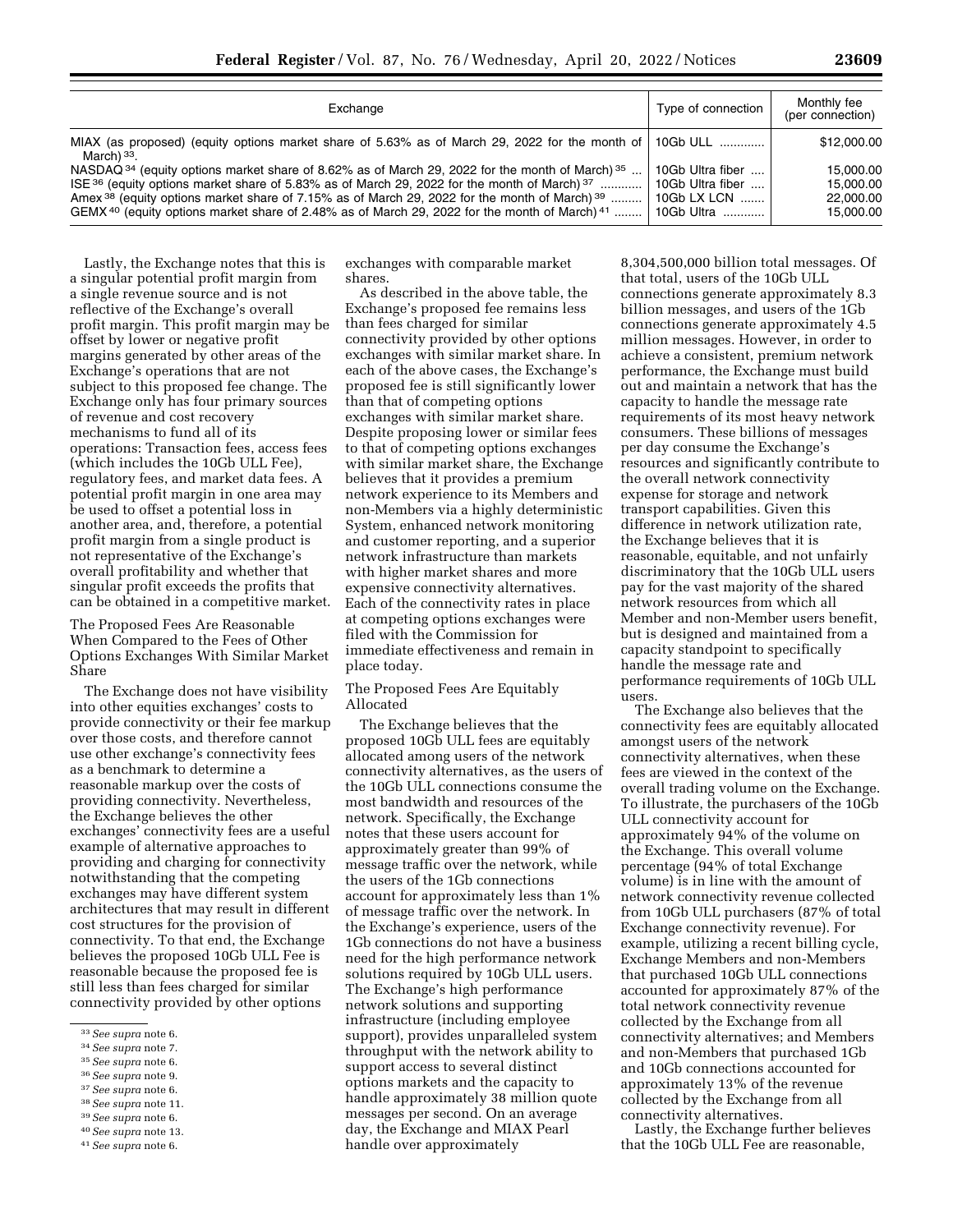equitably allocated and not unfairly discriminatory because, for one 10Gb ULL connection, the Exchange provides

each Member or non-Member access to all twenty-four (24) matching engines on MIAX and a vast majority choose to connect to all twenty-four (24) matching engines. The Exchange believes that other exchanges require firms to connect to multiple matching engines.42

## *B. Self-Regulatory Organization's Statement on Burden on Competition*

The Exchange does not believe that the proposed rule change will impose any burden on competition that is not necessary or appropriate in furtherance of the purposes of the Act.

With respect to intra-market competition, the Exchange does not believe that the proposed rule change would place certain market participants at the Exchange at a relative disadvantage compared to other market participants or affect the ability of such market participants to compete. As is the case with the current proposed flat fee, the proposed fee would apply uniformly to all market participants regardless of the number of connections they choose to purchase. The proposed fee does not favor certain categories of market participants in a manner that would impose an undue burden on competition.

The Exchange also does not believe that the proposed rule change will result in any burden on inter-market competition that is not necessary or appropriate in furtherance of the purposes of the Act. As discussed above, options market participants are not forced to connect to all options exchanges. There is no reason to believe that our proposed price increase will harm another exchange's ability to compete. There are other options markets of which market participants may connect to trade options. There is also a possible range of alternative strategies, including routing to the exchange through another participant or market center or accessing the Exchange indirectly. Market participants are free

to choose which exchange or reseller to use to satisfy their business needs. Accordingly, the Exchange does not believe its proposed fee changes impose any burden on competition that is not necessary or appropriate in furtherance of the purposes of the Act.

*C. Self-Regulatory Organization's Statement on Comments on the Proposed Rule Change Received From Members, Participants, or Others* 

Written comments were neither solicited nor received.

# **III. Suspension of the Proposed Rule Change**

Pursuant to Section 19(b)(3)(C) of the Act,43 at any time within 60 days of the date of filing of a proposed rule change pursuant to Section 19(b)(1) of the Act,<sup>44</sup> the Commission summarily may temporarily suspend the change in the rules of a self-regulatory organization (''SRO'') if it appears to the Commission that such action is necessary or appropriate in the public interest, for the protection of investors, or otherwise in furtherance of the purposes of the Act. As discussed below, the Commission believes a temporary suspension of the proposed rule change is necessary and appropriate to allow for additional analysis of the proposed rule change's consistency with the Act and the rules thereunder.

When exchanges file their proposed rule changes with the Commission, including fee filings like the Exchange's present proposal, they are required to provide a statement supporting the proposal's basis under the Act and the rules and regulations thereunder applicable to the exchange.45 The instructions to Form 19b–4, on which exchanges file their proposed rule changes, specify that such statement ''should be sufficiently detailed and specific to support a finding that the proposed rule change is consistent with [those] requirements." 46

Among other things, exchange proposed rule changes are subject to Section 6 of the Act, including Sections  $6(b)(4)$ ,  $(5)$ , and  $(8)$ , which requires the rules of an exchange to: (1) Provide for the equitable allocation of reasonable fees among members, issuers, and other persons using the exchange's facilities; 47 (2) perfect the mechanism of a free and open market and a national

market system, protect investors and the public interest, and not be designed to permit unfair discrimination between customers, issuers, brokers, or dealers; 48 and (3) not impose any burden on competition not necessary or appropriate in furtherance of the purposes of the Act.49

In temporarily suspending the Exchange's fee change, the Commission intends to further consider whether the proposal to modify fees for certain connectivity options is consistent with the statutory requirements applicable to a national securities exchange under the Act. In particular, the Commission will consider whether the proposed rule change satisfies the standards under the Act and the rules thereunder requiring, among other things, that an exchange's rules provide for the equitable allocation of reasonable fees among members, issuers, and other persons using its facilities; not permit unfair discrimination between customers, issuers, brokers or dealers; and do not impose any burden on competition not necessary or appropriate in furtherance of the purposes of the Act.50

Therefore, the Commission finds that it is appropriate in the public interest, for the protection of investors, and otherwise in furtherance of the purposes of the Act, to temporarily suspend the proposed rule change.51

# **IV. Proceedings To Determine Whether To Approve or Disapprove the Proposed Rule Change**

The Commission is instituting proceedings pursuant to Sections 19(b)(3)(C) 52 and 19(b)(2)(B) 53 of the Act to determine whether the Exchange's proposed rule change should be approved or disapproved. Institution of such proceedings is appropriate at this time in view of the legal and policy issues raised by the proposed rule change. Institution of proceedings does not indicate that the Commission has reached any conclusions with respect to any of the issues involved. Rather, as described below, the Commission seeks and

51For purposes of temporarily suspending the proposed rule change, the Commission has considered the proposed rule's impact on efficiency, competition, and capital formation. *See*  15 U.S.C. 78c(f).

52 15 U.S.C. 78s(b)(3)(C). Once the Commission temporarily suspends a proposed rule change, Section 19(b)(3)(C) of the Act requires that the Commission institute proceedings under Section 19(b)(2)(B) to determine whether a proposed rule change should be approved or disapproved. 53 15 U.S.C. 78s(b)(2)(B).

<sup>42</sup>*See* Specialized Quote Interface Specification, Nasdaq PHLX, Nasdaq Options Market, Nasdaq BX Options, Version 6.5a, Section 2, Architecture (revised August 16, 2019), *available at [http://](http://www.nasdaqtrader.com/content/technicalsupport/specifications/TradingProducts/SQF6.5a-2019-Aug.pdf) [www.nasdaqtrader.com/content/technicalsupport/](http://www.nasdaqtrader.com/content/technicalsupport/specifications/TradingProducts/SQF6.5a-2019-Aug.pdf) [specifications/TradingProducts/SQF6.5a-2019-](http://www.nasdaqtrader.com/content/technicalsupport/specifications/TradingProducts/SQF6.5a-2019-Aug.pdf) [Aug.pdf.](http://www.nasdaqtrader.com/content/technicalsupport/specifications/TradingProducts/SQF6.5a-2019-Aug.pdf)* The Exchange notes that it is unclear whether the NASDAQ exchanges include connectivity to each matching engine for the single fee or charge per connection, per matching engine. *See also* NYSE Technology FAQ and Best Practices: Options, Section 5.1 (How many matching engines are used by each exchange?) (September 2020). The Exchange notes that NYSE provides a link to an Excel file detailing the number of matching engines per options exchange, with Arca and Amex having 19 and 17 matching engines, respectively.

<sup>43</sup> 15 U.S.C. 78s(b)(3)(C).

<sup>44</sup> 15 U.S.C. 78s(b)(1).

<sup>45</sup>*See* 17 CFR 240.19b–4 (Item 3 entitled ''Self-Regulatory Organization's Statement of the Purpose of, and Statutory Basis for, the Proposed Rule Change'').

 $46$  *Id.* 

<sup>47</sup> 15 U.S.C. 78f(b)(4).

<sup>48</sup> 15 U.S.C. 78f(b)(5).

<sup>49</sup> 15 U.S.C. 78f(b)(8).

<sup>50</sup>*See* 15 U.S.C. 78f(b)(4), (5), and (8), respectively.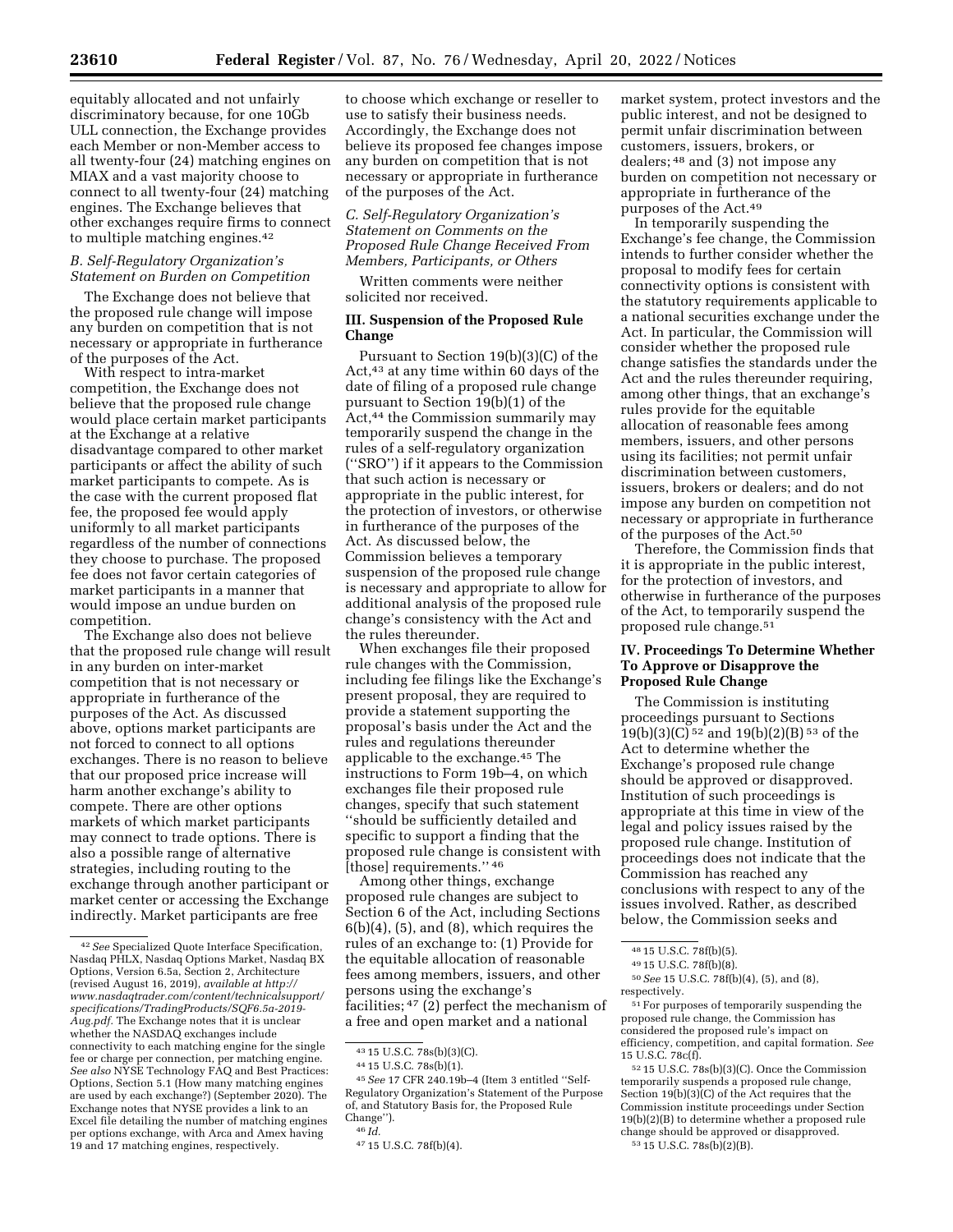encourages interested persons to provide comments on the proposed rule change to inform the Commission's analysis of whether to approve or

disapprove the proposed rule change. Pursuant to Section 19(b)(2)(B) of the Act,54 the Commission is providing notice of the grounds for possible disapproval under consideration. The Commission is instituting proceedings to allow for additional analysis of whether the Exchange has sufficiently demonstrated how the proposed rule change is consistent with Sections 6(b)(4),55 6(b)(5),56 and 6(b)(8) 57 of the Act. Section 6(b)(4) of the Act requires that the rules of a national securities exchange provide for the equitable allocation of reasonable dues, fees, and other charges among its members and issuers and other persons using its facilities. Section 6(b)(5) of the Act requires that the rules of a national securities exchange be designed, among other things, to promote just and equitable principles of trade, to remove impediments to and perfect the mechanism of a free and open market and a national market system and, in general, to protect investors and the public interest, and not be designed to permit unfair discrimination between customers, issuers, brokers, or dealers. Section 6(b)(8) of the Act requires that the rules of a national securities exchange not impose any burden on competition that is not necessary or appropriate in furtherance of the purposes of the Act.

The Commission asks that commenters address the sufficiency of the Exchange's statements in support of the proposal, in addition to any other comments they may wish to submit about the proposed rule change. In particular, the Commission seeks comment on the following aspects of the proposal and asks commenters to submit data where appropriate to support their views:

1. *Cost Estimates and Allocation.* The Exchange states that it is not asserting that the proposed 10Gb ULL Fee is constrained by competitive forces, but rather set forth a ''cost-plus model,'' employing a ''conservative approach'' in

determining the expense and the percentage of that expense to be allocated to providing and maintaining the System Networks and access to System Networks in connection with 10Gb ULL fiber connectivity.58 Setting forth its costs in providing 10Gb ULL connectivity, and as summarized in greater detail above, the Exchange projects that the total combined annual expense for the Exchange and MIAX Pearl Options for providing the access services associated with the 10Gb ULL Fee in 2022 will be \$19,666,270, the sum of: (1) \$4,382,307 in third-party expenses paid in total to their Data Center Provider (62% of the total applicable expense) for data center services; Fiber Connectivity Provider, for network services (62% of the total applicable expense); SFTI and other connectivity and content service providers for connectivity support (75% of the total applicable expense); and various other hardware and software providers (51% of the total applicable expense), (2) \$11,950,089 in internal expenses, allocated to (a) employee compensation and benefit costs (\$7,063,801); (b) depreciation and amortization (\$4,184,851); and (c) occupancy costs (\$701,437) and (3) \$3,333,874 of allocated general shared expenses that include recruiting and training, marketing and advertising costs, professional fees for legal, tax and accounting services, and telecommunications costs. Do commenters believe that these allocations are reasonable? Should the Exchange be required to provide more specific information regarding the allocation of third-party expenses, such as the overall estimated cost for each category of external expenses or at minimum the total applicable thirdparty expenses? Should the Exchange have provided either a percentage allocation or statements regarding the Exchange's overall estimated costs for the internal expense categories and general shared expenses figure? Do commenters believe that the Exchange has provided sufficient detail about how it determined which costs are associated with providing and maintaining 10Gb ULL connectivity and why? Do commenters believe that the Exchange has provided sufficient detail about how it determined ''general shared expenses'' and how it determined what portion should be associated with providing and maintaining 10Gb ULL connectivity? Do commenters believe that the Exchange provided sufficient detail or explanation to support its claim that ''no expense amount is

allocated twice,'' 59 whether *among* the sub-categories of expenses in this filing, *across* the Exchange's fee filings for other products or services, or *over time*? The Exchange describes a ''proprietary'' process that was applied in making these determinations or arriving at particular allocations. Do commenters believe further explanation is necessary? What are commenters' views on whether the Exchange has provided sufficient detail on the identity and nature of services provided by third parties? Across all of the Exchange's projected costs, what are commenters' views on whether the Exchange has provided sufficient detail on the elements that go into connectivity costs, including how shared costs are allocated and attributed to connectivity expenses, to permit an independent review and assessment of the reasonableness of purported cost-based fees and the corresponding profit margin thereon?

2. *Revenue Estimates and Profit Margin Range.* The Exchange provides a single monthly revenue figure from March 2022 as the basis for calculating the profit margin of 20%. Do commenters believe this is reasonable? If not, why not? The Exchange states that their proposed fee structure is ''designed to cover its costs with a limited return in excess of such costs,'' and believes that a 20% margin is a limited return over such costs.60 The profit margin is also dependent on the accuracy of the cost projections which, if inflated (intentionally or unintentionally), may render the projected profit margin meaningless. The Exchange acknowledges that this margin may fluctuate from month to month due to changes in the number of connections purchased, and that costs may increase, but that the number of connections has not materially changed over the prior months and so the months that the Exchange has used as a baseline to perform its assessment are representative of reasonably anticipated costs and expenses.61 The Exchange does not account for the possibility of cost decreases, however. What are commenters' views on the extent to which actual costs (or revenues) deviate from projected costs (or revenues)? Do commenters believe that the Exchange's methodology for estimating the profit margin is reasonable? Should the Exchange provide a range of profit margins that they believe are reasonably possible, and the reasons therefor?

<sup>54</sup> 15 U.S.C. 78s(b)(2)(B). Section 19(b)(2)(B) of the Act also provides that proceedings to determine whether to disapprove a proposed rule change must be concluded within 180 days of the date of publication of notice of the filing of the proposed rule change. *See id.* The time for conclusion of the proceedings may be extended for up to 60 days if the Commission finds good cause for such extension and publishes its reasons for so finding, or if the exchange consents to the longer period. *See id.* 

<sup>55</sup> 15 U.S.C. 78f(b)(4).

<sup>56 15</sup> U.S.C. 78f(b)(5).<br>57 15 U.S.C. 78f(b)(8).

<sup>57</sup> 15 U.S.C. 78f(b)(8). 58*See supra* Section II.A.2.

<sup>59</sup>*See id.* 

<sup>60</sup>*See supra* Section II.A.2.

<sup>61</sup>*See id.*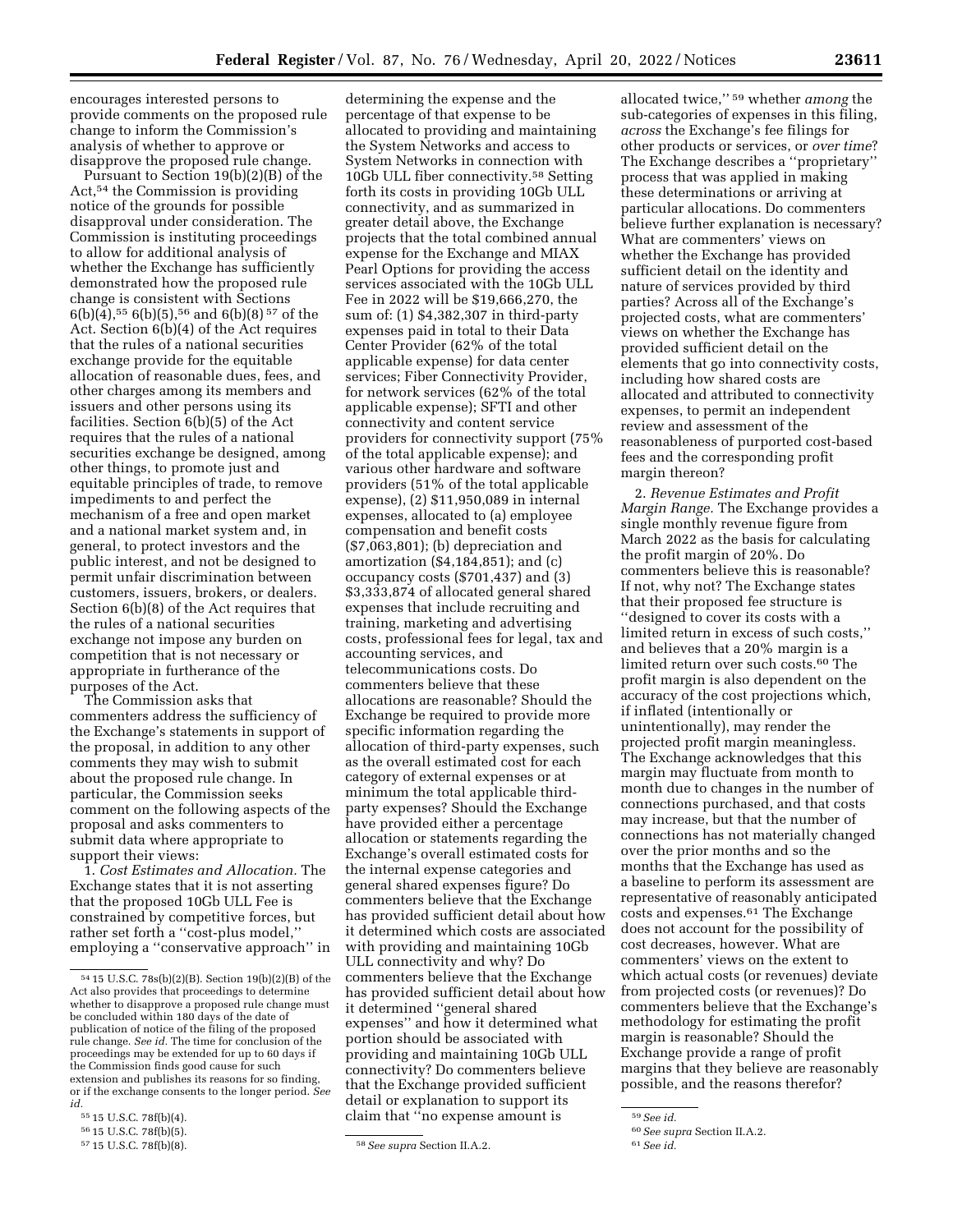3. *Reasonable Rate of Return.* Do commenters agree with the Exchange that its expected 20% profit margin would constitute a reasonable rate of return over cost for 10GB ULL connectivity, and is not a ''supracompetitive'' profit that exceeds the profits that can be obtained in a competitive market? If not, what would commenters consider to be a reasonable rate of return and/or what methodology would they consider to be appropriate for determining a reasonable rate of return? What are commenters' views regarding what factors should be considered in determining what constitutes a reasonable rate of return for 10Gb ULL connectivity fees? Do commenters believe it relevant to an assessment of reasonableness that the Exchange's proposed fees for 10Gb ULL connections are lower than those of other options exchanges to which the Exchange has compared the 10Gb ULL connectivity fees? Should an assessment of reasonable rate of return include consideration of factors other than costs; and if so, what factors should be considered, and why?

4. *Periodic Reevaluation.* The Exchange has not stated that it would re-evaluate the appropriate level of 10Gb ULL fees if there is a material deviation from the anticipated profit margin. In light of the impact that the number of subscribers has on connectivity profit margins, and the potential for costs to decrease (or increase) over time, what are commenters' views on the need for exchanges to commit to reevaluate, on an ongoing and periodic basis, their cost-based connectivity fees to ensure that they stay in line with their stated profitability target and do not become unreasonable over time, for example, by failing to adjust for efficiency gains, cost increases or decreases, and changes in subscribers? How formal should that process be, how often should that reevaluation occur, and what metrics and thresholds should be considered? How soon after a new connectivity fee change is implemented should an exchange assess whether its subscriber estimates were accurate and at what threshold should an exchange commit to file a fee change if its estimates were inaccurate? Should an initial review take place within the first 30 days after a connectivity fee is implemented? 60 days? 90 days? Some other period?

Under the Commission's Rules of Practice, the ''burden to demonstrate that a proposed rule change is consistent with the Exchange Act and the rules and regulations issued thereunder . . . is on the [SRO] that

proposed the rule change.'' 62 The description of a proposed rule change, its purpose and operation, its effect, and a legal analysis of its consistency with applicable requirements must all be sufficiently detailed and specific to support an affirmative Commission finding,63 and any failure of an SRO to provide this information may result in the Commission not having a sufficient basis to make an affirmative finding that a proposed rule change is consistent with the Act and the applicable rules and regulations.64 Moreover, ''unquestioning reliance'' on an SRO's representations in a proposed rule change would not be sufficient to justify Commission approval of a proposed rule change.65

The Commission believes it is appropriate to institute proceedings to allow for additional consideration and comment on the issues raised herein, including as to whether the proposal is consistent with the Act, any potential comments or supplemental information provided by the Exchange, and any additional independent analysis by the Commission.

# **V. Commission's Solicitation of Comments**

The Commission requests written views, data, and arguments with respect to the concerns identified above as well as any other relevant concerns. In particular, the Commission invites the written views of interested persons concerning whether the proposal is consistent with Sections 6(b)(4), 6(b)(5), and 6(b)(8), or any other provision of the Act, or the rules and regulations thereunder. The Commission asks that commenters address the sufficiency and merit of the Exchange's statements in support of the proposal, in addition to any other comments they may wish to submit about the proposed rule change. Although there do not appear to be any issues relevant to approval or disapproval that would be facilitated by an oral presentation of views, data, and arguments, the Commission will consider, pursuant to Rule 19b–4, any request for an opportunity to make an oral presentation.66

65*See Susquehanna Int'l Group, LLP* v. *Securities and Exchange Commission,* 866 F.3d 442, 446–47 (D.C. Cir. 2017) (rejecting the Commission's reliance on an SRO's own determinations without sufficient evidence of the basis for such determinations).

66 15 U.S.C. 78s(b)(2). Section 19(b)(2) of the Act grants the Commission flexibility to determine what type of proceeding—either oral or notice and opportunity for written comments—is appropriate for consideration of a particular proposal by an SRO. *See* Securities Acts Amendments of 1975,

Interested persons are invited to submit written data, views, and arguments regarding whether the proposal should be approved or disapproved by May 11, 2022. Any person who wishes to file a rebuttal to any other person's submission must file that rebuttal by May 25, 2022.

Comments may be submitted by any of the following methods:

#### *Electronic Comments*

• Use the Commission's internet comment form (*[http://www.sec.gov/](http://www.sec.gov/rules/sro.shtml)  [rules/sro.shtml](http://www.sec.gov/rules/sro.shtml)*); or

• Send an email to *[rule-comments@](mailto:rule-comments@sec.gov) [sec.gov.](mailto:rule-comments@sec.gov)* Please include File No. SR– MIAX–2022–14 on the subject line.

### *Paper Comments*

• Send paper comments in triplicate to Secretary, Securities and Exchange Commission, 100 F Street NE, Washington, DC 20549–1090.

All submissions should refer to File Number SR–MIAX–2022–14. This file number should be included on the subject line if email is used. To help the Commission process and review your comments more efficiently, please use only one method. The Commission will post all comments on the Commission's internet website (*[http://www.sec.gov/](http://www.sec.gov/rules/sro.shtml)  [rules/sro.shtml](http://www.sec.gov/rules/sro.shtml)*). Copies of the submission, all subsequent amendments, all written statements with respect to the proposed rule change that are filed with the Commission, and all written communications relating to the proposed rule change between the Commission and any person, other than those that may be withheld from the public in accordance with the provisions of 5 U.S.C. 552, will be available for website viewing and printing in the Commission's Public Reference Room, 100 F Street NE, Washington, DC 20549, on official business days between the hours of 10:00 a.m. and 3:00 p.m. Copies of the filing also will be available for inspection and copying at the principal office of the Exchange. All comments received will be posted without change. Persons submitting comments are cautioned that we do not redact or edit personal identifying information from comment submissions. You should submit only information that you wish to make available publicly. All submissions should refer to File Number SR–MIAX–2022–14 and should be submitted on or before May 11, 2022.

<sup>62</sup> 17 CFR 201.700(b)(3).

<sup>63</sup>*See id.* 

<sup>64</sup>*See id.* 

Report of the Senate Committee on Banking, Housing and Urban Affairs to Accompany S. 249, S. Rep. No. 75, 94th Cong., 1st Sess. 30 (1975).